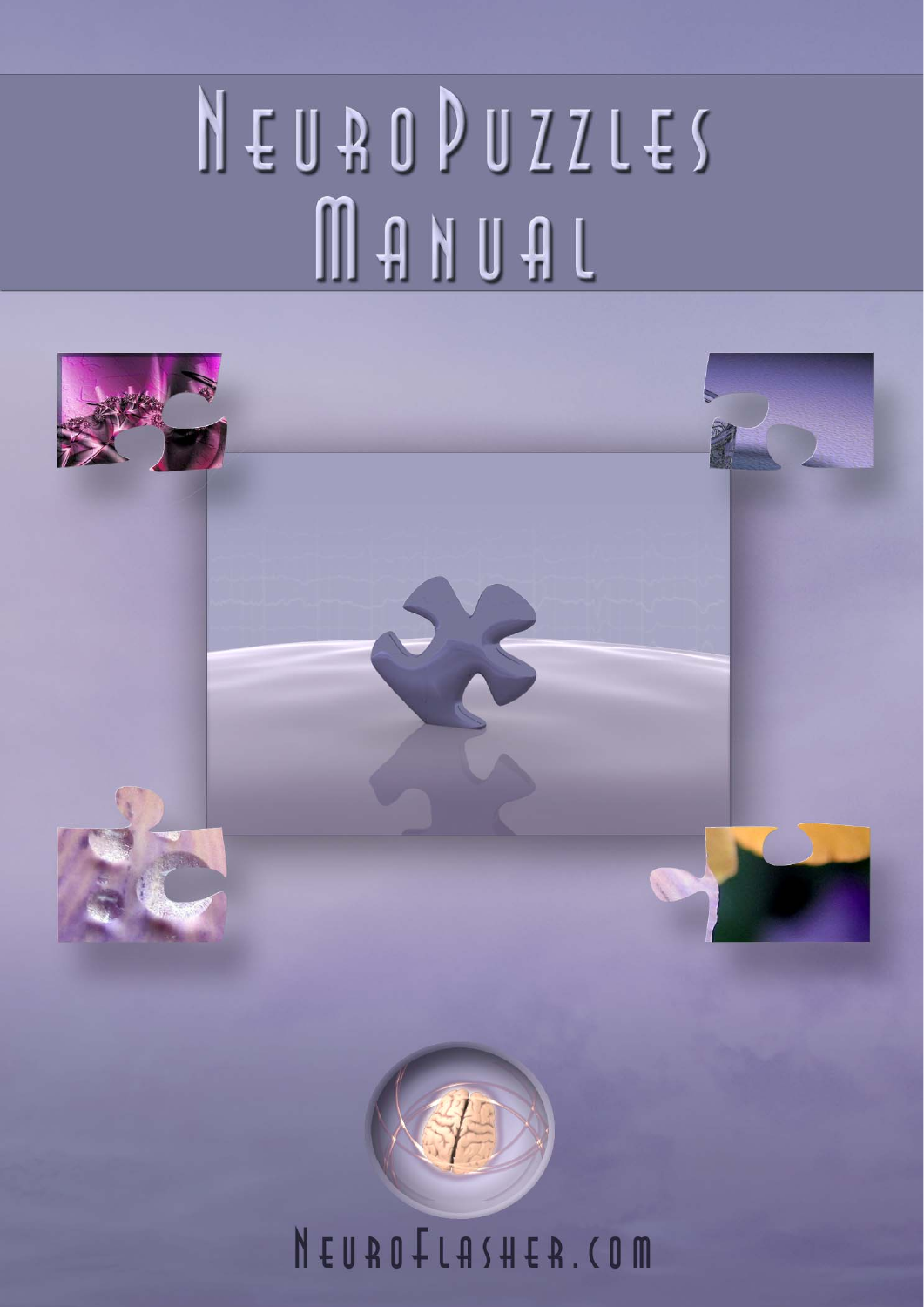NeuroFlasher NeuroPuzzles runs on:

Adobe® Flash® Player software by Adobe Systems Incorporated, Copyright © 1996 – 2008 Adobe Systems Incorporated. All Rights Reserved. Adobe and Flash are either trademarks or registered trademarks of Adobe Systems Incorporated in the United States and/or other countries.

Adobe has kindly provided a redistribution license to NeuroFlasher, the details of which can be found in chapter 12.

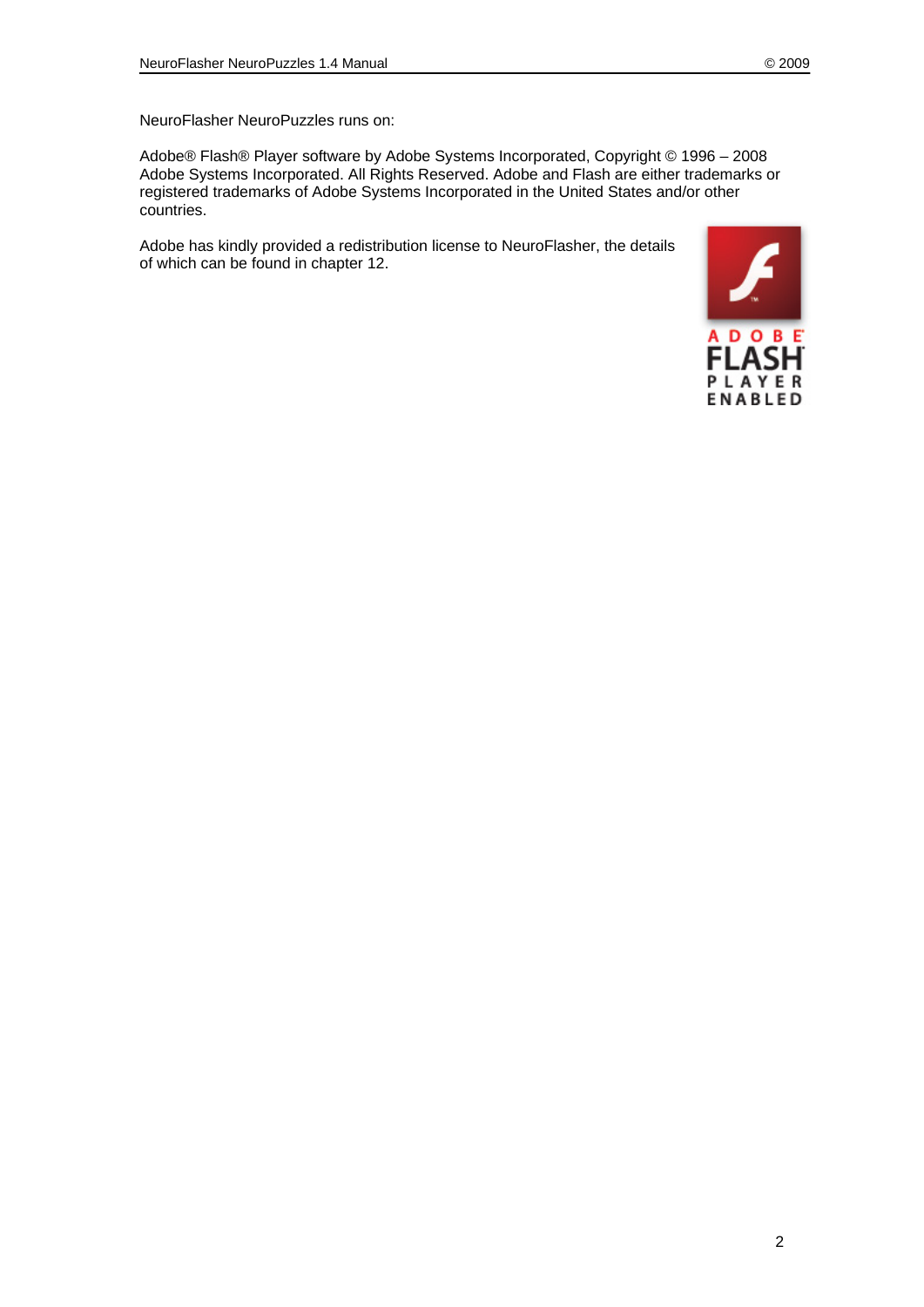# **Table of Contents**

| 1            |                                                                            |  |
|--------------|----------------------------------------------------------------------------|--|
| $\mathbf{2}$ |                                                                            |  |
|              | 2.1                                                                        |  |
|              | 2.2                                                                        |  |
|              | 2.3                                                                        |  |
| 3            |                                                                            |  |
| 4            |                                                                            |  |
| 5            |                                                                            |  |
| 6            |                                                                            |  |
|              | 6.1                                                                        |  |
|              | 6.2                                                                        |  |
|              | 6.3                                                                        |  |
| 7            |                                                                            |  |
|              | 7.1                                                                        |  |
|              | 7.1.1                                                                      |  |
|              | 7.1.2                                                                      |  |
|              | 7.2                                                                        |  |
|              | 7.3                                                                        |  |
|              | 7.4                                                                        |  |
|              | Input controlled - Controlled by playing/pausing host program  21<br>7.4.1 |  |
|              | 7.4.2<br>7.5                                                               |  |
|              | 7.6                                                                        |  |
|              | 7.6.1                                                                      |  |
|              | 7.6.2                                                                      |  |
|              | 7.7                                                                        |  |
|              | 7.7.1                                                                      |  |
|              | 7.7.2<br>7.7.3                                                             |  |
|              | 7.8                                                                        |  |
|              | 7.9                                                                        |  |
|              | 7.10                                                                       |  |
|              | 7.11                                                                       |  |
|              | 7.12                                                                       |  |
|              | 7.12.1                                                                     |  |
|              | 7.12.3                                                                     |  |
|              | 7.12.4                                                                     |  |
| 8            |                                                                            |  |
|              | 8.1                                                                        |  |
|              | 8.1.1                                                                      |  |
|              | 8.1.2                                                                      |  |
|              | INTEGRATING NEUROPUZZLES IN YOUR OWN BIOEXPLORER DESIGN 33<br>8.2          |  |
|              | 8.3                                                                        |  |
|              | 8.4                                                                        |  |
| 9            |                                                                            |  |
|              |                                                                            |  |
|              | 10.1                                                                       |  |
|              | 10.2                                                                       |  |
|              | 10.3                                                                       |  |
| 11           |                                                                            |  |
| 12           |                                                                            |  |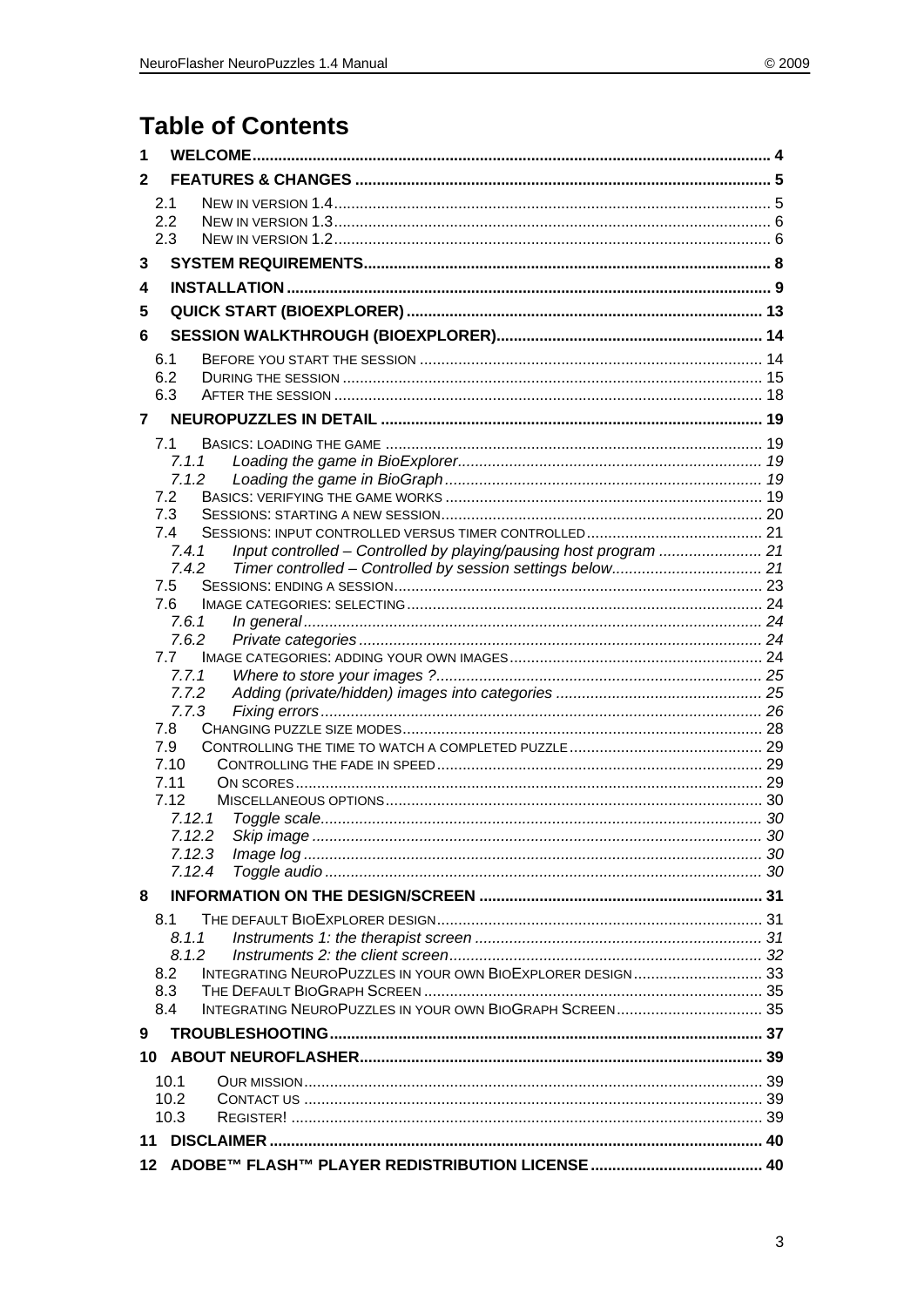# <span id="page-3-0"></span>**1 Welcome**

Welcome and thank you for buying NeuroPuzzles from NeuroFlasher. NeuroPuzzles is an Adobe™ Flash™ 8 game for educational uses within BioExplorer and BioGraph Infiniti. We hope you and your clients enjoy this game, its variety of puzzles and the transparent feedback it provides to the client.

We welcome any feedback or questions you might have regarding the game and its use at [http://www.NeuroFlasher.com.](http://www.neuroflasher.com/) Note that for additional privileges on the website such as updates, your registration name and serial number might be required.

*Note: Historically this manual was written exclusively for use with BioExplorer. We have made the software compatible with BioGraph Infiniti in this last update, but some of the examples still pertain to BioExplorer.* 

*That said, most of the information in this manual focuses on the game itself, and applies no matter in which host program NeuroPuzzles is run.*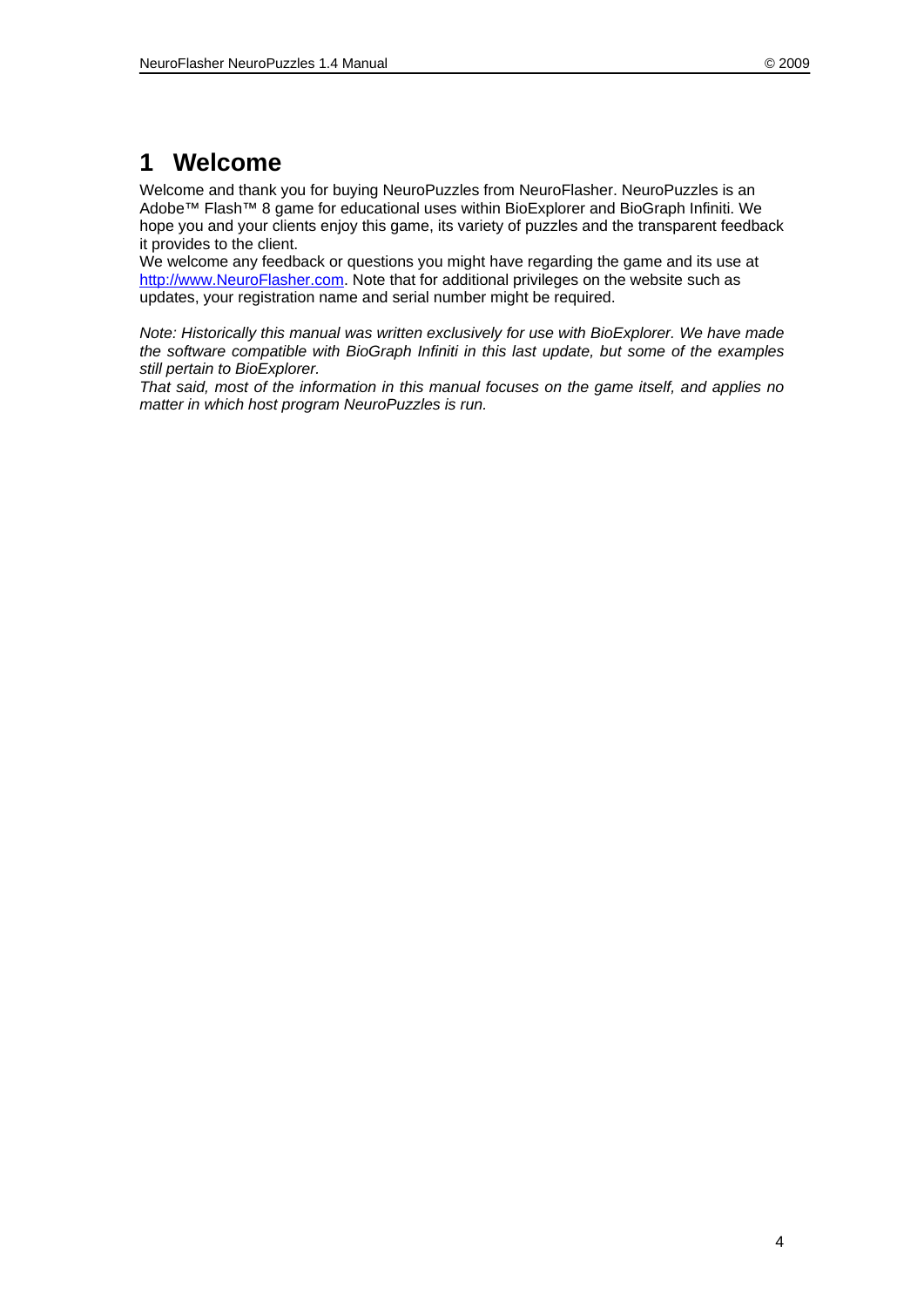# <span id="page-4-0"></span>**2 Features & Changes**

NeuroPuzzles is a neurofeedback game that allows users to complete jigsaw puzzles with their brain. It's easy to use and reacts in a transparent way: as the client shows 'good' brain activity, puzzle pieces fade in, and for every completely faded in piece, the client is awarded points. *(Note that this behavior is defined in the design/screen that you use with the game and not in the game itself. If you change the design you can redefine 'good' brain activity and you can redefine when and how the client is rewarded).* 



Figure 1 The NeuroPuzzles screens

The game consists of three screens: an intro screen, a play screen and a score screen. Out of the box NeuroPuzzles provides you with over 350 pictures, but since version 1.3 it is possible (and very easy) to add your own collection of images, allowing you to provide each client with their own personal favourites (with improved privacy version 1.4).

If you are already using an older version of NeuroPuzzles and are wondering whether it's worthwhile to upgrade to version 1.4, please inspect the list of changes below. Note that upgrading to 1.4 is free for registered users of versions 1.1 and up.

#### <span id="page-4-1"></span>*2.1 New in version 1.4*

- the application is now compatible with Thought Technology's BioGraph Infiniti
- the application will now select all image categories by default, EXCEPT those images stored in a folder called \_private. In version 1.3 when you were using images brought in by your client, all image categories were selected by default, and you had to explicitly unselect one client's images to avoid showing them to another client. For privacy's sake, this will no longer happen if you put your client's images in a folder called private. The folder is created for you by default upon installation.
- puzzle pieces now fade in to provide more direct feedback, every reward is now directly shown to the client by fading in the puzzle piece a bit more.
- the score speed can now be adjusted. Although the default speed is the same as in version 1.3, you can make your client 'score' a little faster or slower if needed.
- the image quality for scaled images has improved. This applies both to images smaller or larger than 800x600 as well to scaling of the complete interface.
- the score view now clearly shows the best round criterion at the top. The best round is based on pieces scored per minute, and not on just number of pieces, which confused some clients.
- the interface no longer blocks while a large set of images is loaded, or when a session is started for the first time. We have tested the application with up to 8000 images, and it runs without any problems.
- the BioExplorer design has been simplified, this means 3 things:
	- you now only need a pass/fail signal instead of a score object
	- o you no longer have to hook up the midi object, sounds now come from the game itself (which can be muted)
	- o **this change is not compatible with your old designs and they will have to be updated.** There are several ways to do this: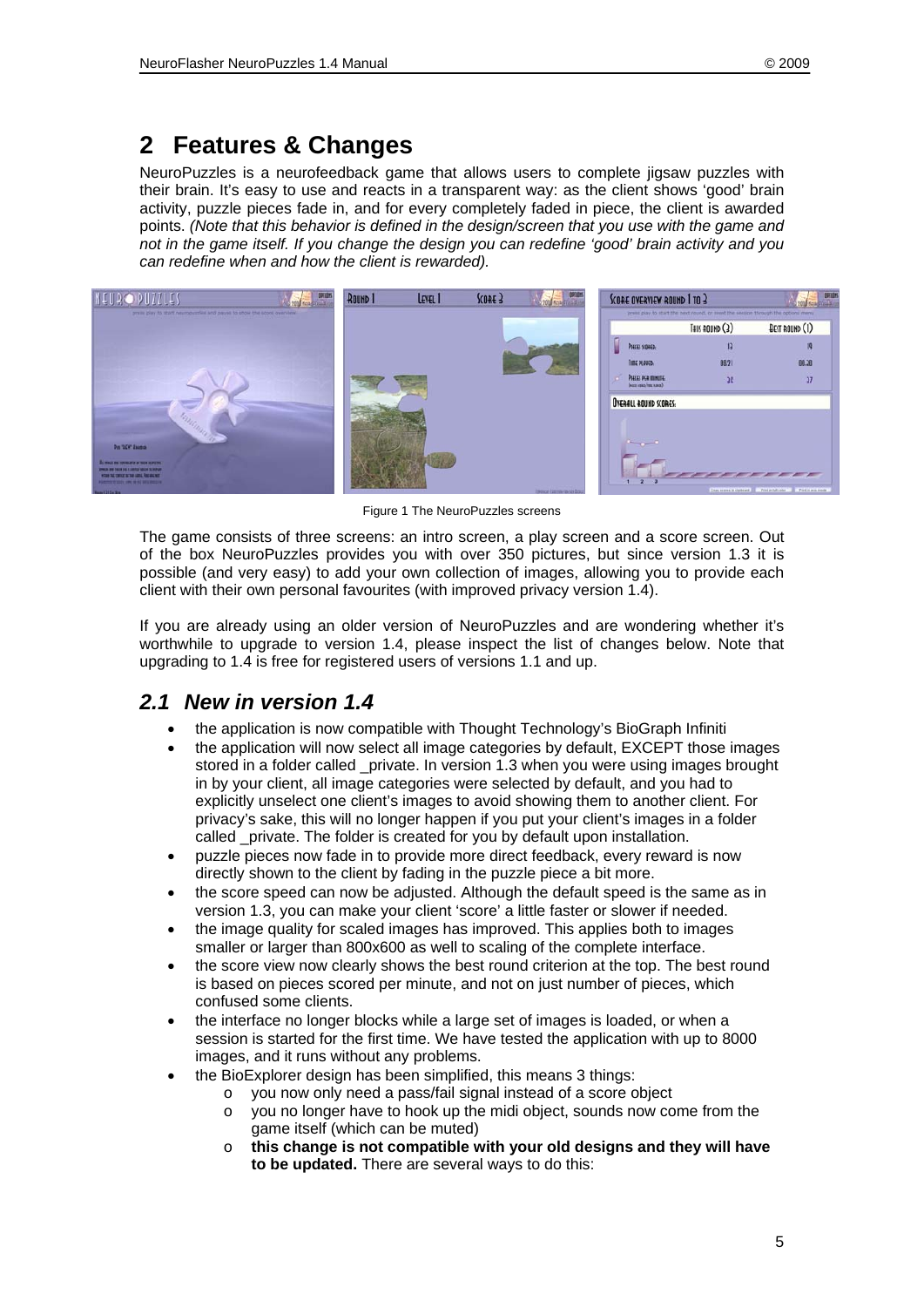- 1. refer to the manual, the update process is extremely simple. It comes
- down to deleting two objects and drawing one new connection.
- 2. send us your design, and we will update it for you
- the game produces a piano sound on score up. Additional samples will be added in future versions. The sounds can be muted through the options menu.

## <span id="page-5-0"></span>*2.2 New in version 1.3*

Added:

- personal images:
	- o create and maintain your own collection of images
	- o keep track of the images shown within a session
- changeable puzzle sizes:
	- o increase automatically, stay at a fixed size or change randomly
- timed sessions:
	- o set the game to run x rounds, with pauses in between, showing an overview of the round scores after each round and at the end
- 60 new images in different categories
- a lock button which allows you to configure the design correctly without the game running
- score overview improvements:
	- o copy and paste the session scores into a document
	- o keep track of the best round during a session
	- o mouse-over tool tips with info for each round
- adjustable puzzle timings on puzzle completion
- a revamped interface

Removed:

- the change quality option:
	- o the game can only be run in high quality now
- debug abilities

## <span id="page-5-1"></span>*2.3 New in version 1.2*

Added:

- image category selection:
	- o select categories of images you want to show, for example "Cars only"
- 30+ new images of fantastic cars
- score screen printing:
	- o print the score screen in full color or economic mode, with the click of a button on the score screen.
- (auto) scaling:
	- o when there is not enough space to show the game, it will automatically scale to fit. In addition you can choose to do so yourself, for example to enlarge the game on a bigger display.
- adjustable quality settings:
	- o set the game to use a lower quality setting, to facilitate its use on systems that meet the minimum requirements.
- flash check:
	- $\circ$  the combination of the BioExplorer check in combination with ours will notify you when your flash version is not up to date.
- runnable from start menu:
	- o There is now a direct link in the start menu to the default NeuroPuzzles design. Assuming your file associations are setup correctly, you can run the game in BioExplorer directly by clicking that menu option.
- key based test page:
	- o Due to the new setup, you can run the game standalone from the programs menu, which causes it to run in a key-based mode. Easy for testing & demonstration purposes.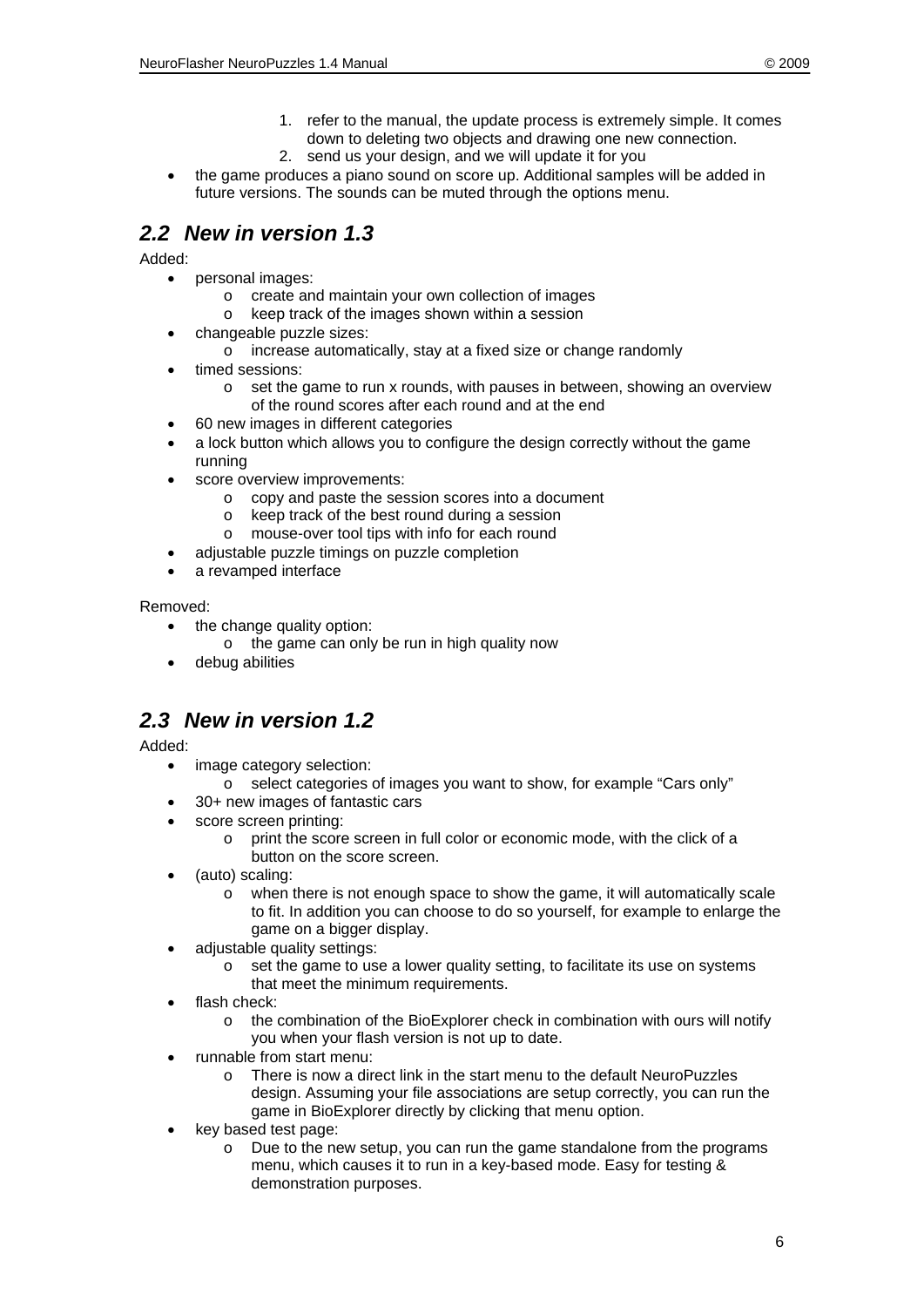- integrated Flash player in the installer:
	- o The installer will now ask you if you wish to install the latest Flash player. No separate installation/download will be necessary.
- easier debugging:
	- o In case you cannot get the game to work, we have provided a debugging feature which allows you and us to locate the problems easier.
- better regional compatibility:
	- o In certain areas, regional settings were causing BioExplorer to pass numerical data using a ',' (comma) instead of a '.' (dot). This in turn confused the flash player. This problem affects all flash games (PacMan etc), however we have implemented a fix for it in NeuroPuzzles, which allows you to use the game no matter what your regional settings are.
- online version check:
	- o The game will now notify you when a new version is available.
	- central installation location:
		- o NeuroPuzzles is now installed in its own central folder, and adapters for other software such as BioExplorer are installed alongside. If, in the future, integration occurs in other software, the installer will include new adapters. The central software will still be installed once.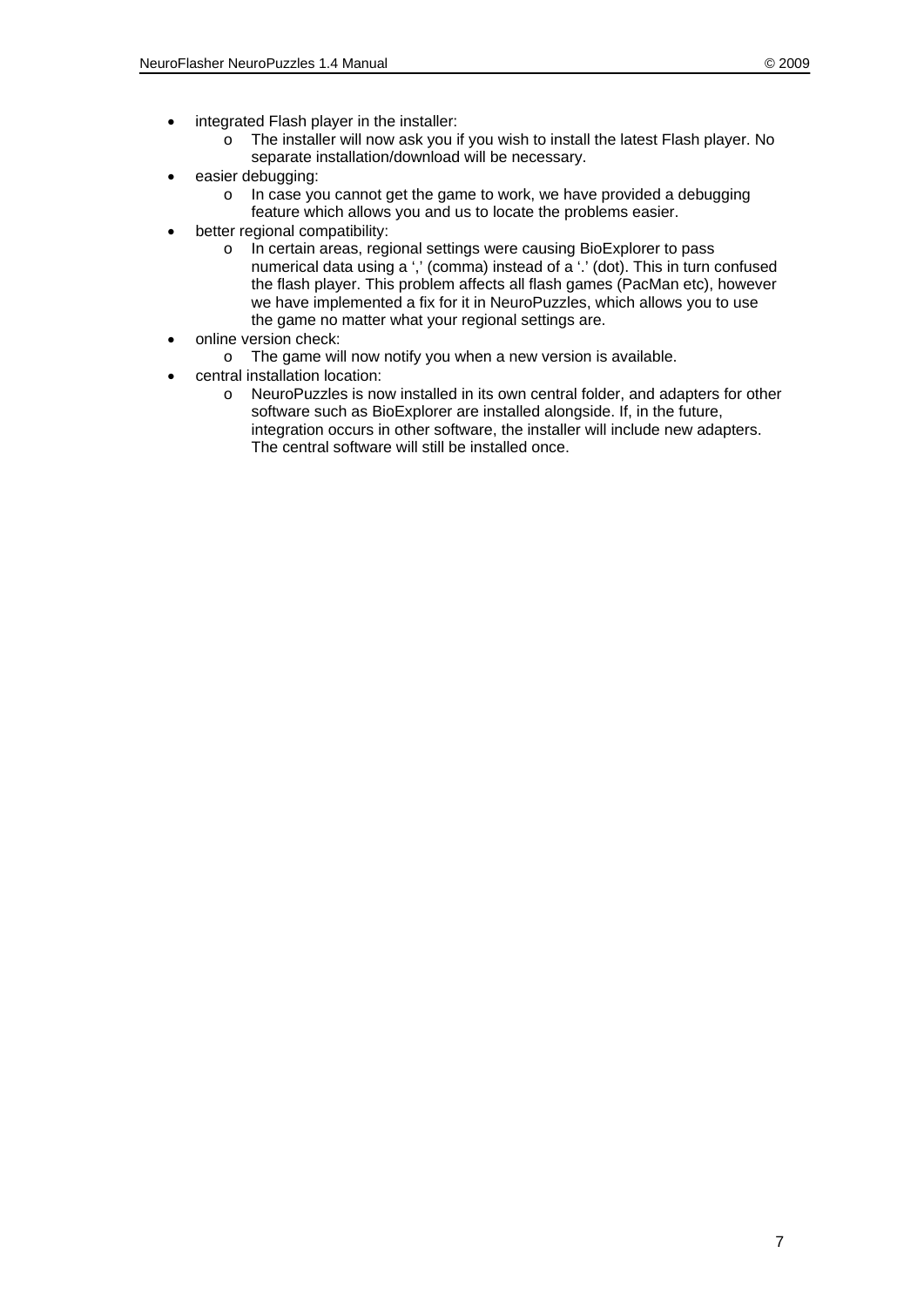# <span id="page-7-0"></span>**3 System Requirements**

#### **Minimum Hardware/OS Computer Configuration:**

Windows 98, ME, 2000, or XP 800 MHz Pentium 3 256 MB RAM SoundBlaster or compatible sound card A graphics card supporting a resolution of at least 1024x768 with 32-bits colors 80 MD Hard disk space

#### **Recommended Hardware/OS Computer Configuration:**

Windows XP 2 GHz Pentium 4 or faster 512 MB RAM or more SoundBlaster or compatible sound card A graphics card with 64MB or more dedicated video RAM, supporting a resolution of at least 1024x768 with 32-bits color. A single card with dual independent video outputs or two separate cards are required for dual monitor display.

80 MD Hard disk space

#### **Software dependencies:**

BioExplorer 1.3+ or BioGraph Infiniti 5+ Flash Player 8 or higher (latest Flash Player 10 is available in installer) Windows Installer (automatically installed if not present) VB6 runtime for BioGraph Infiniti Flash Wrapper (automatically installed if not present) Microsoft's DirectX version 9.0 (available from [www.microsoft.com](http://www.microsoft.com/), needed by BioExplorer)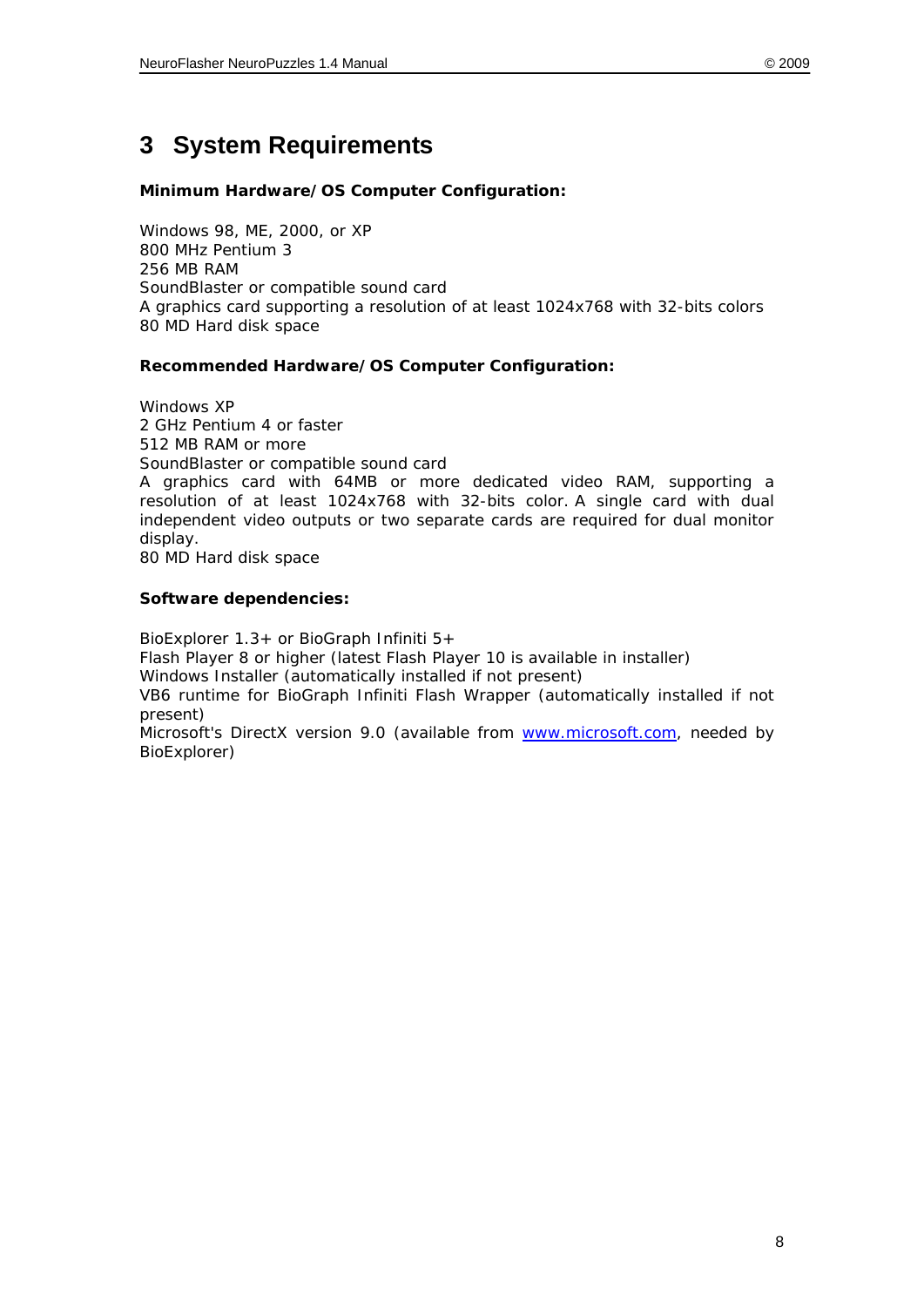# <span id="page-8-0"></span>**4 Installation**

**Step 1:** Uninstall any previous versions of NeuroPuzzles on your system. Be sure to backup our default design if you have made any changes to it. The installation cannot continue if you do not uninstall the previous version first. Personal images will be left intact.

**Step 2:** Run the installer by double clicking on the **neuropuzzles\_1.4.0\_full.exe** file.

The installer will check any dependencies and inform you if any of these dependencies are missing and need to be installed. If everything is ok, you will see the following screen:



Figure 2 Installation screen after starting the installer



| NeuroPuzzles 1.4.0 Full Setup<br><b>Customer Information</b><br>Please enter your customer information | ×      |
|--------------------------------------------------------------------------------------------------------|--------|
| User Name:<br>Organization:                                                                            |        |
| Serial Number:                                                                                         |        |
| NeuroFlasher<br>$<$ Back<br>$N$ ext >                                                                  | Cancel |

Figure 3 Enter your serial

The **location of your serial number** depends on how you ordered NeuroPuzzles: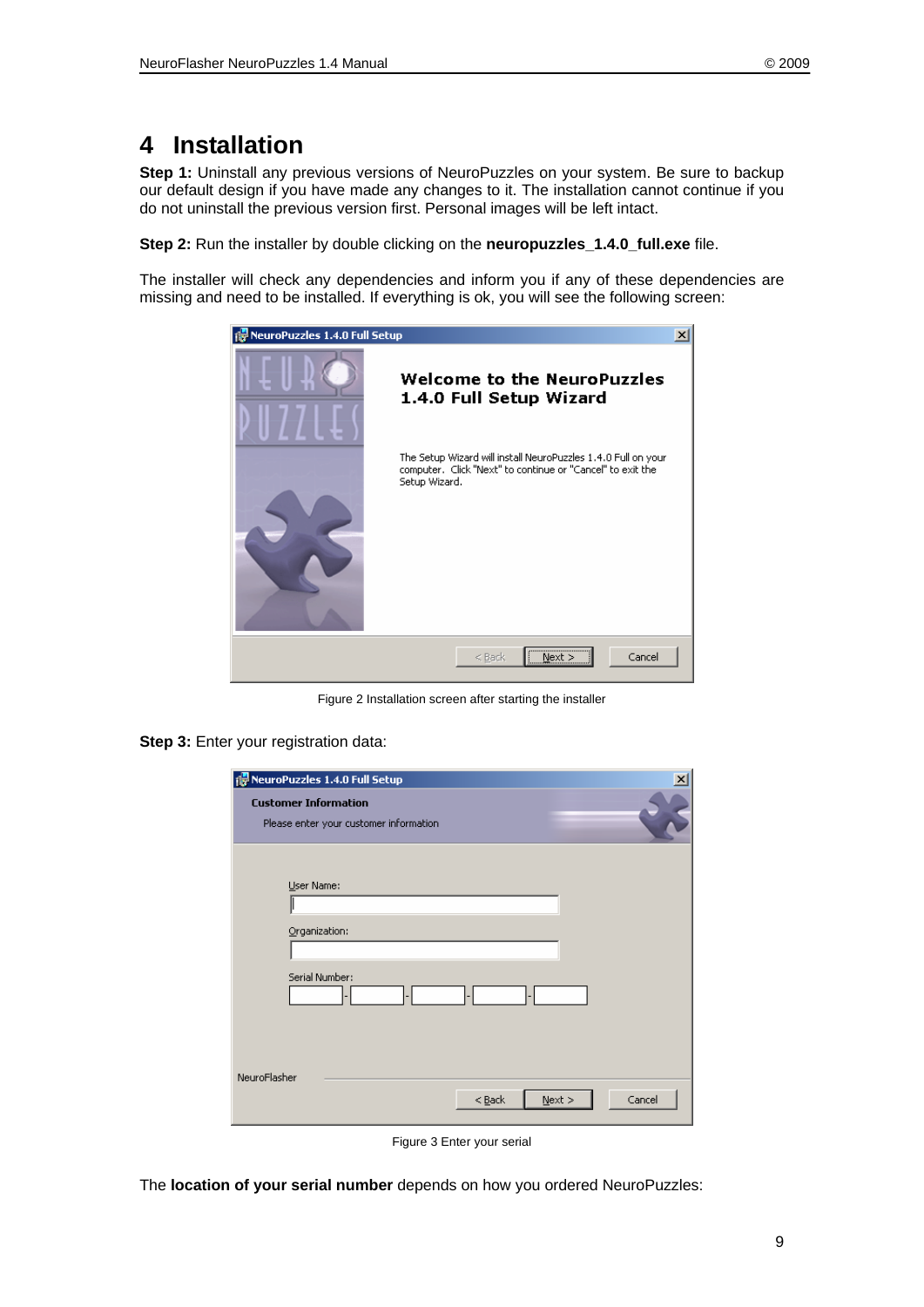- you ordered by mail:
	- o after ordering you have received a package by mail
	- o your serial number is on a sticker inside the package
- you ordered by download:
	- o after ordering, you have received a notice that your account will be created
	- o you have received an account creation notification email with your registration info

*Note: If you have not received your registration details yet, please contact your reseller or us directly, providing your details (name, email, proof of purchase if available, date of purchase, store, etc). Without this information the reseller cannot retrieve your serial number.* 

**Step 4:** Read the license agreement carefully and accept it to continue the installation:

| <b>NeuroPuzzles 1.4.0 Full Setup</b>                                                                                                                                                                                                                                                                                                                                                                                                                                                                                                              |        |
|---------------------------------------------------------------------------------------------------------------------------------------------------------------------------------------------------------------------------------------------------------------------------------------------------------------------------------------------------------------------------------------------------------------------------------------------------------------------------------------------------------------------------------------------------|--------|
| <b>End-User License Agreement</b>                                                                                                                                                                                                                                                                                                                                                                                                                                                                                                                 |        |
| Please read the following license agreement carefully                                                                                                                                                                                                                                                                                                                                                                                                                                                                                             |        |
|                                                                                                                                                                                                                                                                                                                                                                                                                                                                                                                                                   |        |
| END USER LICENSE AGREEMENT NEUROPUZZLES 1.4                                                                                                                                                                                                                                                                                                                                                                                                                                                                                                       |        |
| IMPORTANT-READ CAREFULLY: This End-User License Agreement<br>("EULA") is a legal agreement between γου (either an individual or a<br>single entity) and NeuroFlasher for the NeuroFlasher software that<br>accompanies this EULA, which includes computer software and may<br>include associated media, printed materials, "online" or electronic<br>documentation, and Internet-based services ("Software"). An<br>amendment or addendum to this EULA may accompany the software.<br><u>VOLLAGREE TO BE BOLIND BY THE TERMS OF THIS ELILA BY</u> |        |
| • I accept the terms in the License Agreement                                                                                                                                                                                                                                                                                                                                                                                                                                                                                                     |        |
| C I do not accept the terms in the License Agreement                                                                                                                                                                                                                                                                                                                                                                                                                                                                                              |        |
| NeuroElasher                                                                                                                                                                                                                                                                                                                                                                                                                                                                                                                                      |        |
| $Next$ $>$<br>$<$ Back                                                                                                                                                                                                                                                                                                                                                                                                                                                                                                                            | Cancel |

Figure 4 License agreement

**Step 5:** Check the system requirements specified in the readme:

| <b>NeuroPuzzles 1.4.0 Full Setup</b>                                                                                                                                                                                                                                                                                                                                                                                                                                                                                                                                                                                                                                                                                                                                                                                                |        |
|-------------------------------------------------------------------------------------------------------------------------------------------------------------------------------------------------------------------------------------------------------------------------------------------------------------------------------------------------------------------------------------------------------------------------------------------------------------------------------------------------------------------------------------------------------------------------------------------------------------------------------------------------------------------------------------------------------------------------------------------------------------------------------------------------------------------------------------|--------|
| <b>Read me file</b>                                                                                                                                                                                                                                                                                                                                                                                                                                                                                                                                                                                                                                                                                                                                                                                                                 |        |
| Please read the following text carefully                                                                                                                                                                                                                                                                                                                                                                                                                                                                                                                                                                                                                                                                                                                                                                                            |        |
| Please note that this software requires BioExplorer 1.3+ or BioGraph<br>Infiniti 5 to be installed on your system. If such software is not installed,<br>you can continue the installation, but you will not be able to use the<br>game. BioExplorer is available from www.CyberEvolution.com. BioGraph<br>Infiniti is available from www.ThoughtTechnology.com.<br>In addition the Adobe™ Flash™ plaγer 8 or higher is required (the latest<br>player is included in this installer). BioExplorer will check whether the<br>player is installed when you open the design that comes with this game,<br>in addition you can test it yourself by running the test page from the<br>start menu (in Internet Explorer). The manual will be installed to your<br>hard drive in .pdf format, accessible from the programs menu. You will |        |
| NeuroElasher                                                                                                                                                                                                                                                                                                                                                                                                                                                                                                                                                                                                                                                                                                                                                                                                                        |        |
| < Back                                                                                                                                                                                                                                                                                                                                                                                                                                                                                                                                                                                                                                                                                                                                                                                                                              | Cancel |

Figure 5 Read me containing info on prerequisites and new features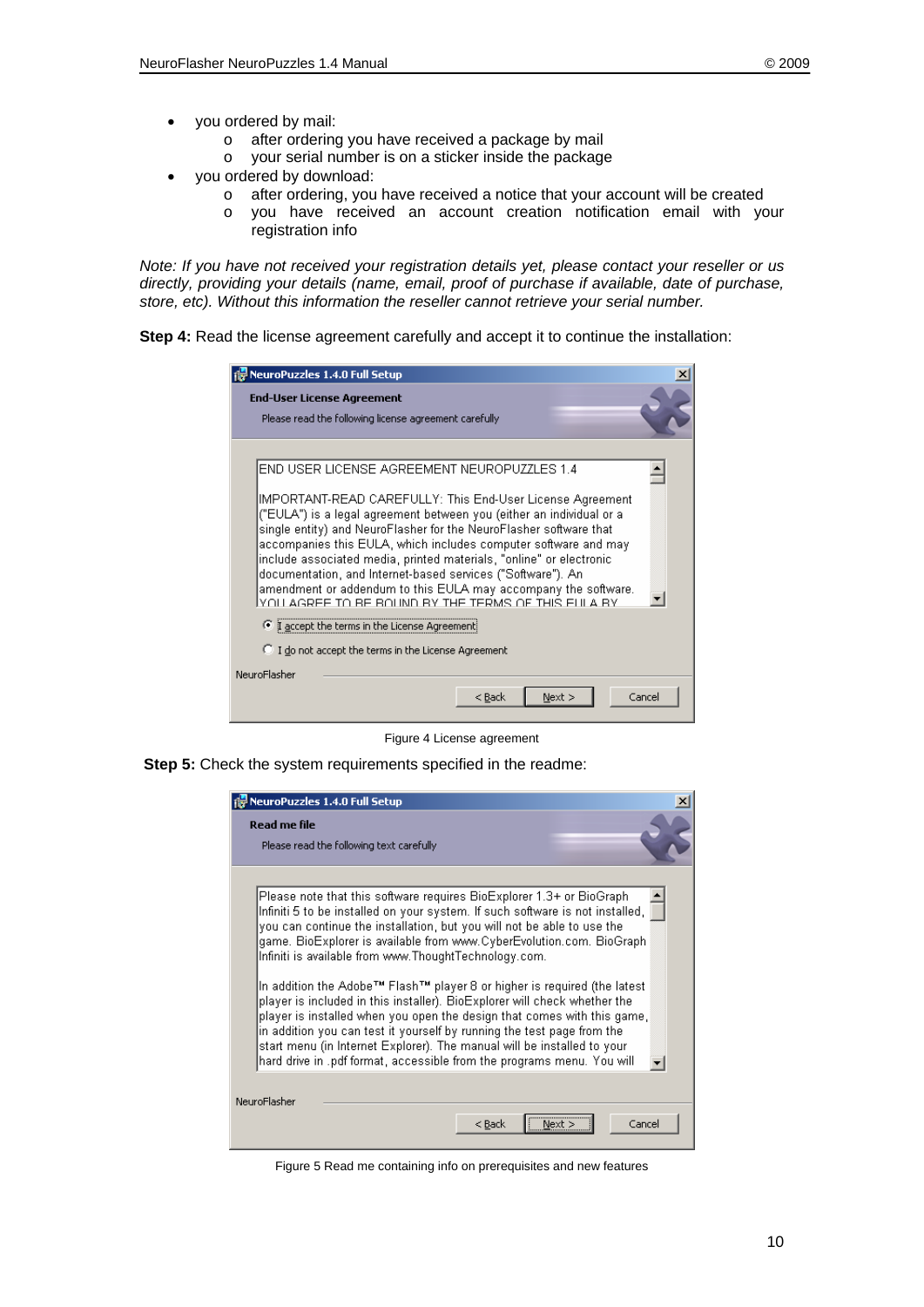#### **Step 6:** Specify components to install:

| NeuroPuzzles 1.4.0 Full Setup                                                                                                  | NeuroPuzzles 1.4.0 Full Setup                                                                                                 |
|--------------------------------------------------------------------------------------------------------------------------------|-------------------------------------------------------------------------------------------------------------------------------|
| $\vert x \vert$                                                                                                                | $\vert x \vert$                                                                                                               |
| <b>Custom Setup</b>                                                                                                            | <b>Custom Setup</b>                                                                                                           |
| Select the way you want features to be installed.                                                                              | Select the way you want features to be installed.                                                                             |
| Click on the icons in the tree below to change the way features will be installed.                                             | Click on the icons in the tree below to change the way features will be installed.                                            |
| NeuroPuzzles<br>⊜∙<br>Main files required to install<br>NeuroPuzzles.<br>BioGraph adapter<br>o-1<br>o-l<br>BioExplorer adapter | NeuroPuzzles<br>o•<br>Main files required to install<br>NeuroPuzzles.<br>$x \cdot$<br>BioGraph adapter<br>BioExplorer adapter |
| This feature requires 38MB on your<br>hard drive.                                                                              | Compiling cost for this feature                                                                                               |
| C:\Program Files\NeuroFlasher\NeuroPuzzles\Full\                                                                               | C:\Program Files\NeuroFlasher\NeuroPuzzles\Full\                                                                              |
| Location:                                                                                                                      | Location:                                                                                                                     |
| Browse                                                                                                                         | Browse                                                                                                                        |
| NeuroFlasher                                                                                                                   | NeuroFlasher                                                                                                                  |
| Disk Usage                                                                                                                     | Disk Usage                                                                                                                    |
| $<$ Back                                                                                                                       | $<$ Back                                                                                                                      |
| Next                                                                                                                           | Next                                                                                                                          |
| Cancel                                                                                                                         | Cancel                                                                                                                        |
| Reset                                                                                                                          | Reset                                                                                                                         |

Figure 6 Installation components dialog

This dialog has changed from the previous installer. The dialog will show you 3 options:

- NeuroPuzzles
- BioGraph Adapter
- BioExplorer Adapter

The NeuroPuzzles component will always be selected and cannot be unselected. The BioGraph and BioExplorer components will be selected based on whether the installation could detect these software packages on your system. The left image shows a situation where both BioExplorer and BioGraph were found, the right image shows a situation where neither packages could be found. Other combinations based on your specific configuration are possible of course.

You can change the default selection however: even if BioExplorer is found, you can still choose to only install the BioGraph adapter and vice versa. Even if a package isn't found, you can still choose to install the adapter anyway. In that case you might see one of the following two messages as you progress to the next screen:

| Warning |                                                                                                                                                                                                                                                                           |
|---------|---------------------------------------------------------------------------------------------------------------------------------------------------------------------------------------------------------------------------------------------------------------------------|
|         | You have chosen to install the BioGraph adapter, but BioGraph could not be found on your system.<br>The BioGraph adapter files will be copied to C:\Program Files\BiographFiles\, please move them to your<br>BioGraph folder after installation manually.                |
|         |                                                                                                                                                                                                                                                                           |
|         |                                                                                                                                                                                                                                                                           |
| Warning |                                                                                                                                                                                                                                                                           |
|         | You have chosen to install the BioExplorer adapter, but BioExplorer could not be found on your system.<br>The BioExplorer adapter files will be copied to C:\Program Files\BioexplorerFiles\, please move them to your<br>BioExplorer folder after installation manually. |
|         |                                                                                                                                                                                                                                                                           |

Figure 7 Warning dialogs

The message on your system might slightly differ based on where your program files folder is located, but the idea remains the same.

If you see (one of) these messages:

- the BioExplorer files should go into the root folder of BioExplorer
- the BioGraph files should go into the Externals folder of BioGraph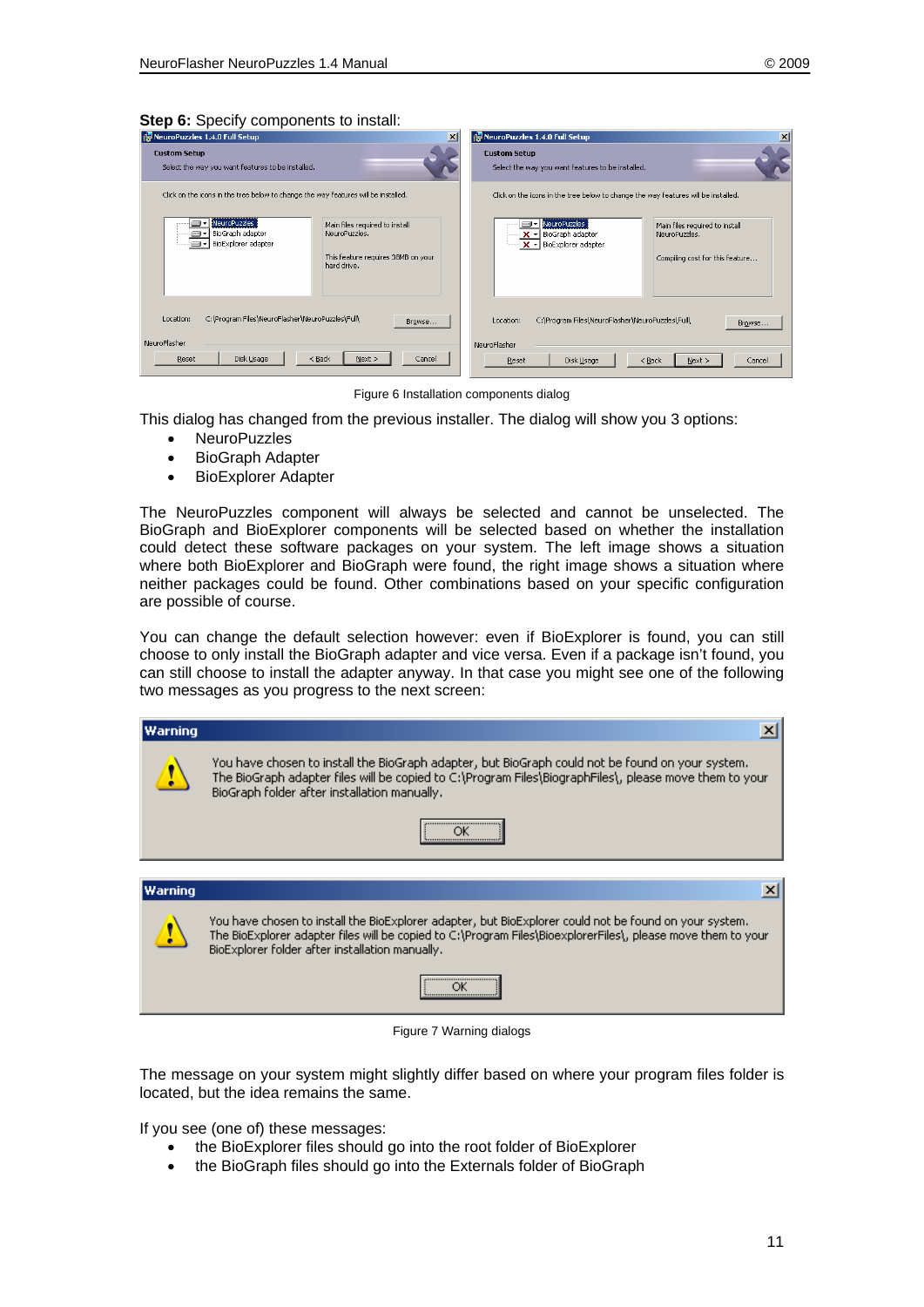**Step 7:** Install the Flash player:

| Install Flash? |                                                     |
|----------------|-----------------------------------------------------|
|                | Do you wish to install the Flash 10.0.22.87 Player? |
|                | No                                                  |
|                |                                                     |

Figure 8 Install Flash?

The Flash player installer will be launched after all game files have been installed.

Alternatively you can:

**Step 8:** Install VB 6 runtime (optional)**:** 

- Open the test page, which is available from the start menu (the '**Run NeuroPuzzles standalone**' option) and the game folder, which should be opened in *Microsoft Internet Explorer* for a correct installation of the plug-in.
- Visit [http://www.adobe.com](http://www.adobe.com/) (using *Microsoft Internet Explorer*) to get the latest player.
- Depending on your setup the player installation may fail, if this occurs, try to install it again using one of the options above.

| Install VB runtime?<br>×                                                                      |
|-----------------------------------------------------------------------------------------------|
| The VB 6 runtime required by the BioGraph adapter was not found on your system, install now ? |
| No.                                                                                           |

Figure 9 Install Visual Basic 6 runtime

If you have selected to install the BioGraph adapter, the installer will check whether the VB 6 runtime is present on your system and ask you to install the runtime if it isn't found. If you choose 'No' you will have to uninstall/reinstall the software to have another chance. Alternatively you can download and install the runtime yourself from:

[http://www.microsoft.com/downloads/details.aspx?FamilyId=7B9BA261-7A9C-43E7-9117-](http://www.microsoft.com/downloads/details.aspx?FamilyId=7B9BA261-7A9C-43E7-9117-F673077FFB3C&displaylang=en) [F673077FFB3C&displaylang=en](http://www.microsoft.com/downloads/details.aspx?FamilyId=7B9BA261-7A9C-43E7-9117-F673077FFB3C&displaylang=en)

The installation process has now finished and you are ready to run NeuroPuzzles. BioGraph users please take a look at chapter 8.3 & 8.4 first.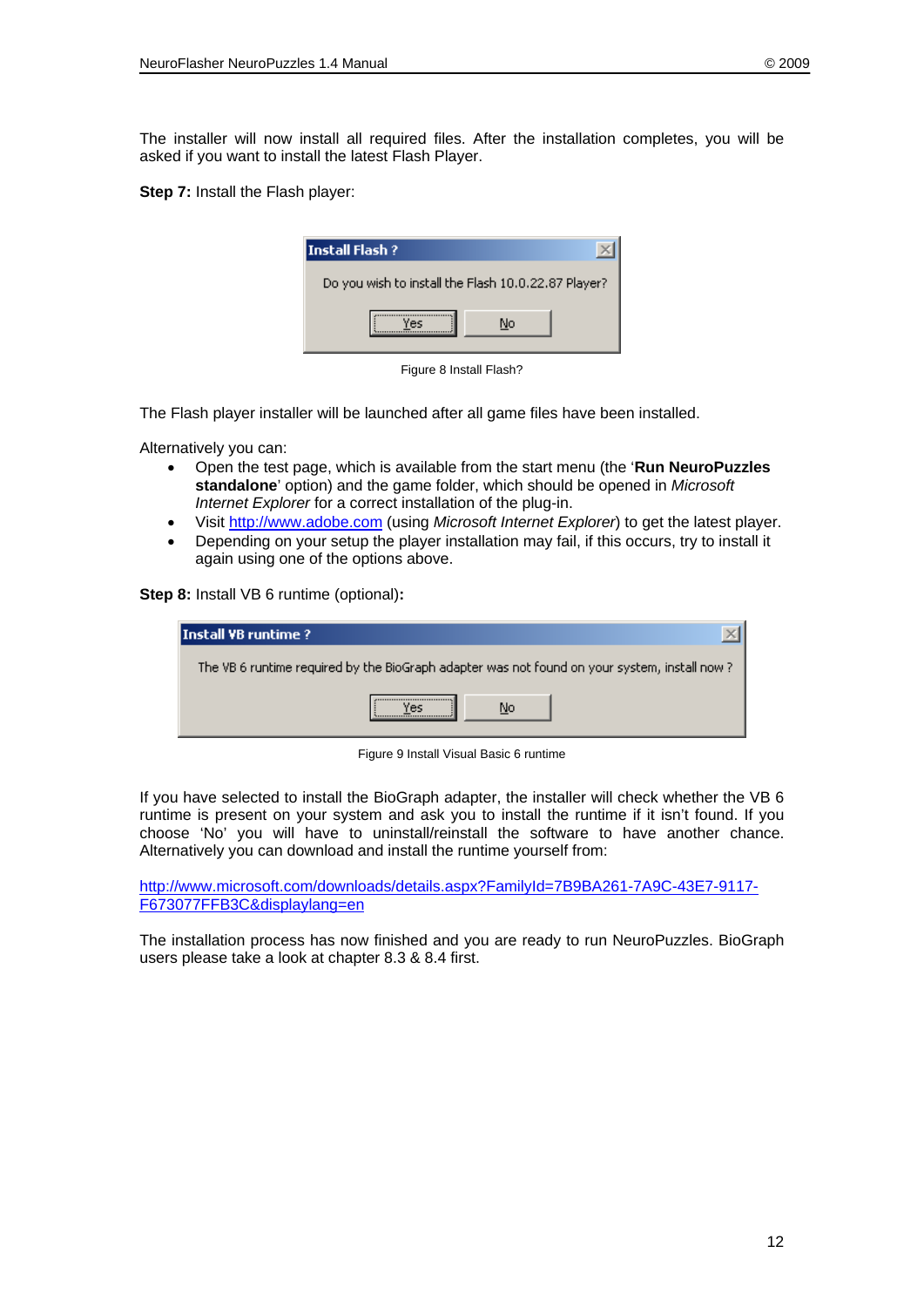# <span id="page-12-0"></span>**5 Quick start (BioExplorer)**

- 1. You can load the game design in one of two ways:
- if BioExplorer **is not already** running, through the start menu:
	- o Start
		- Programs
			- NeuroFlasher
				- o NeuroPuzzles 1.4.0 Full
					- **Run NeuroPuzzles in BioExplorer**
- if BioExplorer **is already** running:
	- o Design
		- Open
		- Select **Designs\neuroflasher.com\NeuroPuzzles\_v1.4.0\_full.bxd**
- 2. BioExplorer will load the default NeuroPuzzles design.
- 3. An intro screen will appear that will automatically switch to the play screen as you start your session by clicking on the Play or Record icon.
- 4. The puzzle starts with only 9 pieces at level 1. When the client finishes the puzzle, the lines will disappear for a moment to see the picture at its best.
- 5. A new puzzle will start with a piece that will appear at random somewhere on the screen.
- 6. When the game is paused or stopped (automatically or manually), the score screen will appear. The score screen tells you how many points you have collected in the last round, the duration of that round (time in minutes and seconds) and what the speed was (pieces per minute). The lower box provides you with this information graphically over the last 15 rounds.
- 7. If you click on the Play icon again, you will continue with the puzzle you were playing last.
- 8. If you want to start over at level 1, you have to move your mouse over the client screen and press the **Options** button: a dialog will pop out. Click on '**Update settings and reset session**' in the top left '**Session control**' panel. The options screen closes and the game starts over at level 1, just like the overall round scores in the score screen.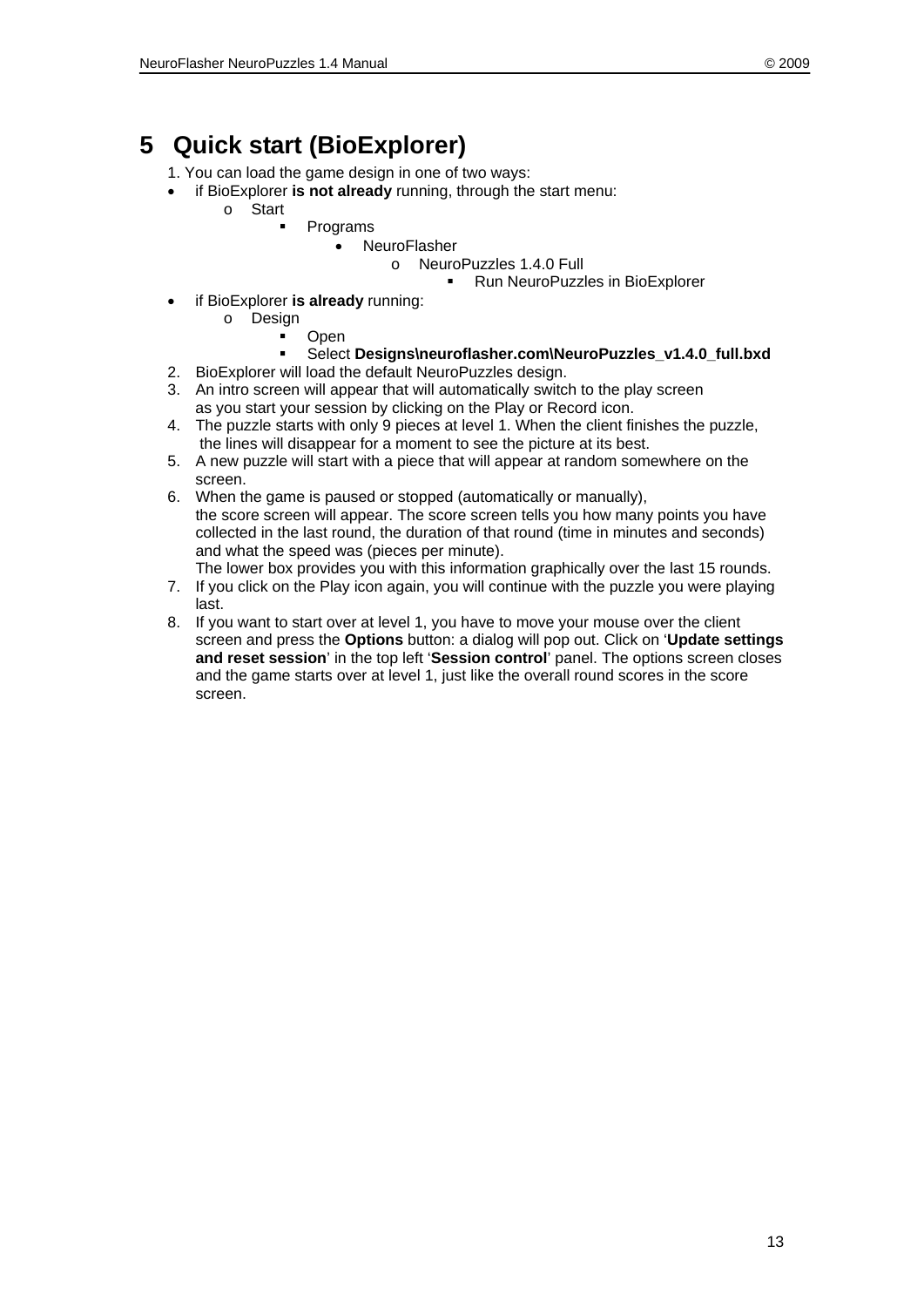# <span id="page-13-0"></span>**6 Session walkthrough (BioExplorer)**

This chapter will walk you through a sample session step by step. We will mention all the necessary steps that need to be taken and give you some tips on how to motivate and instruct your client during a session. These tips might be especially helpful if you just *started* as a neurofeedback therapist.

*Note 1: The tips are based upon experiences made by our therapists. They are meant to give you some ideas, not to tell you how to run a neurofeedback training. Furthermore, they can help you keep your clients more involved during training by motivating them, by providing information and by inspiring them with challenges.* 

*Note 2: This walkthrough assumes you are running the game with the default settings. All the other options available to you will be discussed in detail later.* 

## <span id="page-13-1"></span>*6.1 Before you start the session*

- 1. You can load the game design in one of two ways:
- if BioExplorer **is not already** running, through the start menu:
	- o Start
		- **Programs** 
			- NeuroFlasher
				- o NeuroPuzzles 1.4.0 Full
					- Run NeuroPuzzles in BioExplorer
- if BioExplorer **is already** running:
	- o Design
		- Open
		- Select **Designs\neuroflasher.com\NeuroPuzzles\_v1.4.0\_full.bxd**
- 2. On the therapist screen you will find the objects to set up your session (see BioExplorer manual to learn more about these functionalities). For example, you can edit the training frequency in the **filters dialog box**. The filters dialog box will probably not automatically appear on your screen, but you can easily add this object**: Menu Tools Filters**. In this dialog box you can change the frequencies that you want to train or inhibit.
- 3. The *intro screen* of the NeuroPuzzles game appears on the clients' screen, and the credits will start to run. By default the game will start the moment you start the session.



Figure 10 The intro screen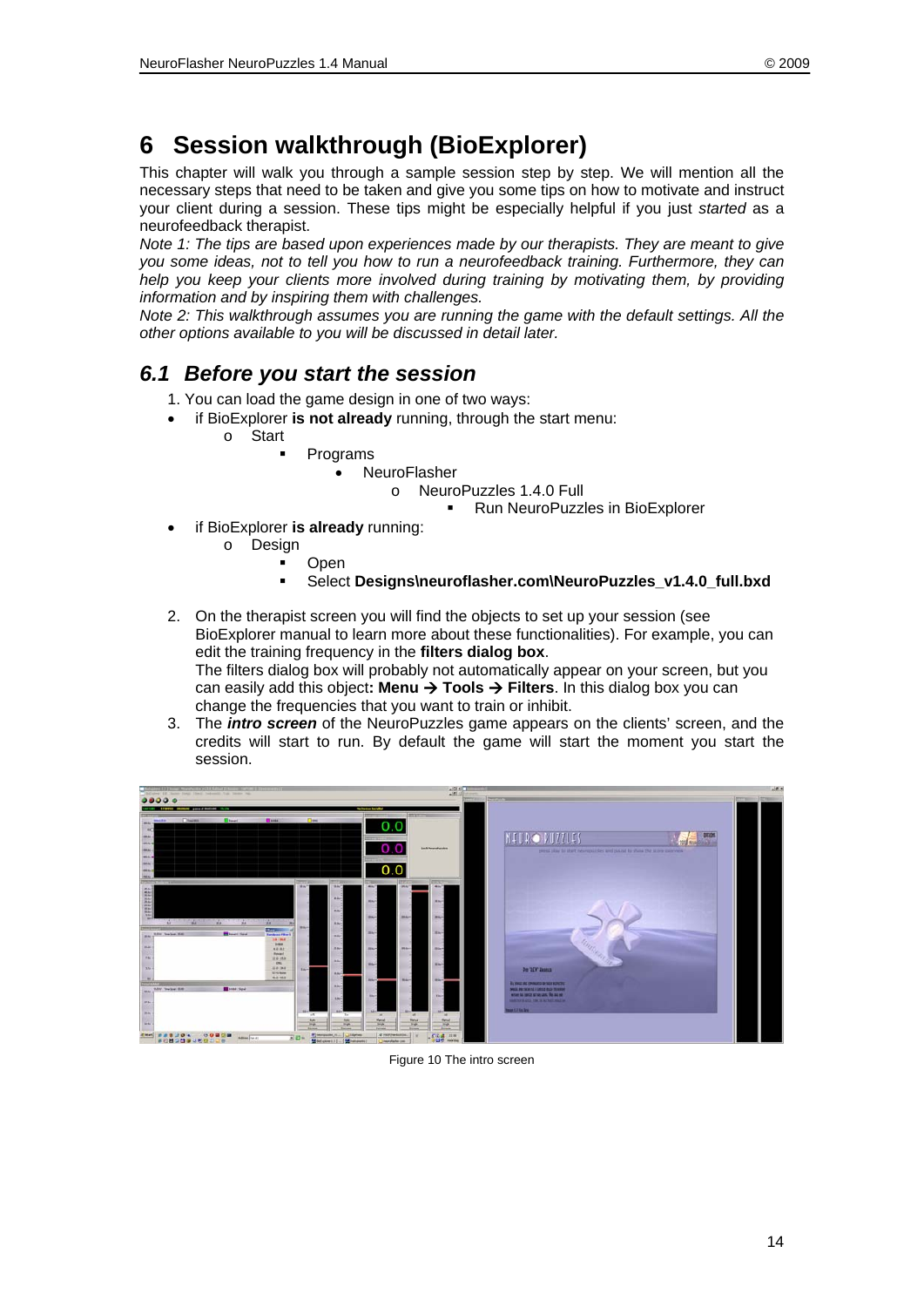## <span id="page-14-0"></span>*6.2 During the session*

- 1. You are now ready to start the session: just click on **play** or **record** and the puzzle game will begin automatically and show the *play screen.*
- 2. The *play screen* shows the current round, level and the clients' score and, of course, the puzzle itself. With every 'good' action the client performs, a puzzle piece will fade in a little further and once it has been completely revealed, a point is awarded. A round takes as long as you want, a level represents one puzzle, and the score reflects the pieces shown within this round. More on scores later.



Figure 11 The play screen I

3. When the puzzle is complete, the lines depicting the puzzle pieces will disappear for a short moment and the client will be able to see the picture at its best.



Figure 12 The play screen II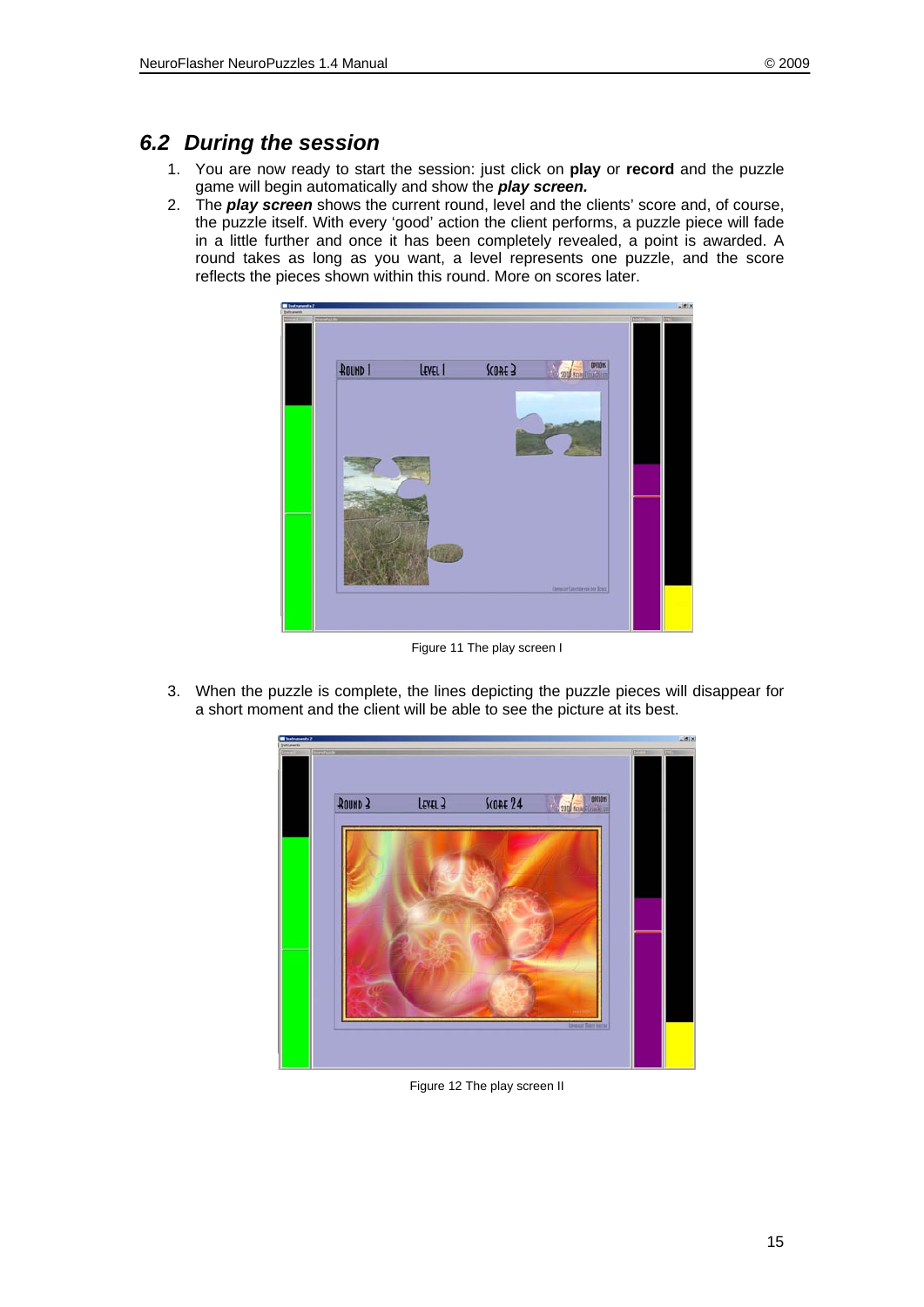TIP 1: You can tell the client to try and bring him or herself in a state in which he or she is *awake* (the purple inhibit, for example theta), *alert* (the green reward, for example beta) or *relaxed* (if you train alpha) and *relaxed or calm* in body (yellow inhibit, EMG).

TIP 2: Let the client imagine that "he or she is a manager sitting on a big chair. As a manager you need to be focused and in control, because you don't want to miss important information. *But* don't exaggerate your focus, because hey you're a manager, you don't want to work too hard  $\odot$ ! ". Kids like the same story but then sitting as a king or a queen on your throne!

**TIP 3: Tell the clients to look at the puzzle in a way that, at any moment, you could ask** them what they have seen, or what they think the final result will depict. Motivate them to focus their attention in the present by making remarks like: "Don't get distracted, focus on the complete image, on the number of pieces, on other details like the sound from the boxes (if applicable), and so on."

TIP 4: Ask the client about the puzzles he or she has seen: "How many puzzles did you see? What did you see on the puzzles? How many flowers? What kind of animals?" You can also let them notify you *the moment* they see the complete image e.g. a flower or animal.

4. When the puzzle is complete, a new level begins. When the level goes up, the complexity of the puzzle is increased by adding additional puzzle pieces (based on the default puzzle size settings, more on this later). The largest puzzle contains 10x10=100 pieces. So when you reach level 15, the puzzle will be 100 pieces and from then the level will still go up, but the amount of pieces will stay the same. The highest level is 'never-ending'.

TIP 5: Inspire the client to enjoy that moment by remarks like: "You have accomplished a "task", a "level", a "puzzle" (again). Well done! Way to go!" Also, if you have pictures with a (n inspiring) text, you can invite the client to use this moment to reflect on this text and to integrate it into his or her mind. Note: remember to stretch the time, so the puzzle is showing a bit longer, reflection needs time. See section 7.9.

TIP 6: Experience has shown that 3 minutes is a good time period for a round. For children 2 minutes is recommended.

TIP 7: When you reach the higher levels, the challenge will be to finish a whole puzzle in one round. In the beginning the challenge is found in trying to build as many puzzles as possible in one round. This is more motivating for children. So, if you train a child you can fix the number of pieces on –for instance- 3x3 or 5x5.

TIP 8: After a couple of rounds you could ask the client to just close his or her eyes for a moment to consolidate "what the brain has learnt". You can do this during a short break of –for instance- 2 minutes.

TIP 9: Challenge the client to get more points, and higher blocks. This is only relevant if each round takes the same time and the same thresholds are set. Or challenge the client to get a higher speed each round, in this case the same time doesn't matter, the same thresholds do matter.

 $\in$  TIP 10: If you keep the same time settings for each round, but you do want to change the thresholds (for shaping the learning process), you can also challenge the client to keep the same speed or heights of the bars.

TIP 11: Another way of providing feedback is to show the overall trends of the reward and/or inhibit frequency(band)s in the therapist-screen of the BioExplorer. So the client can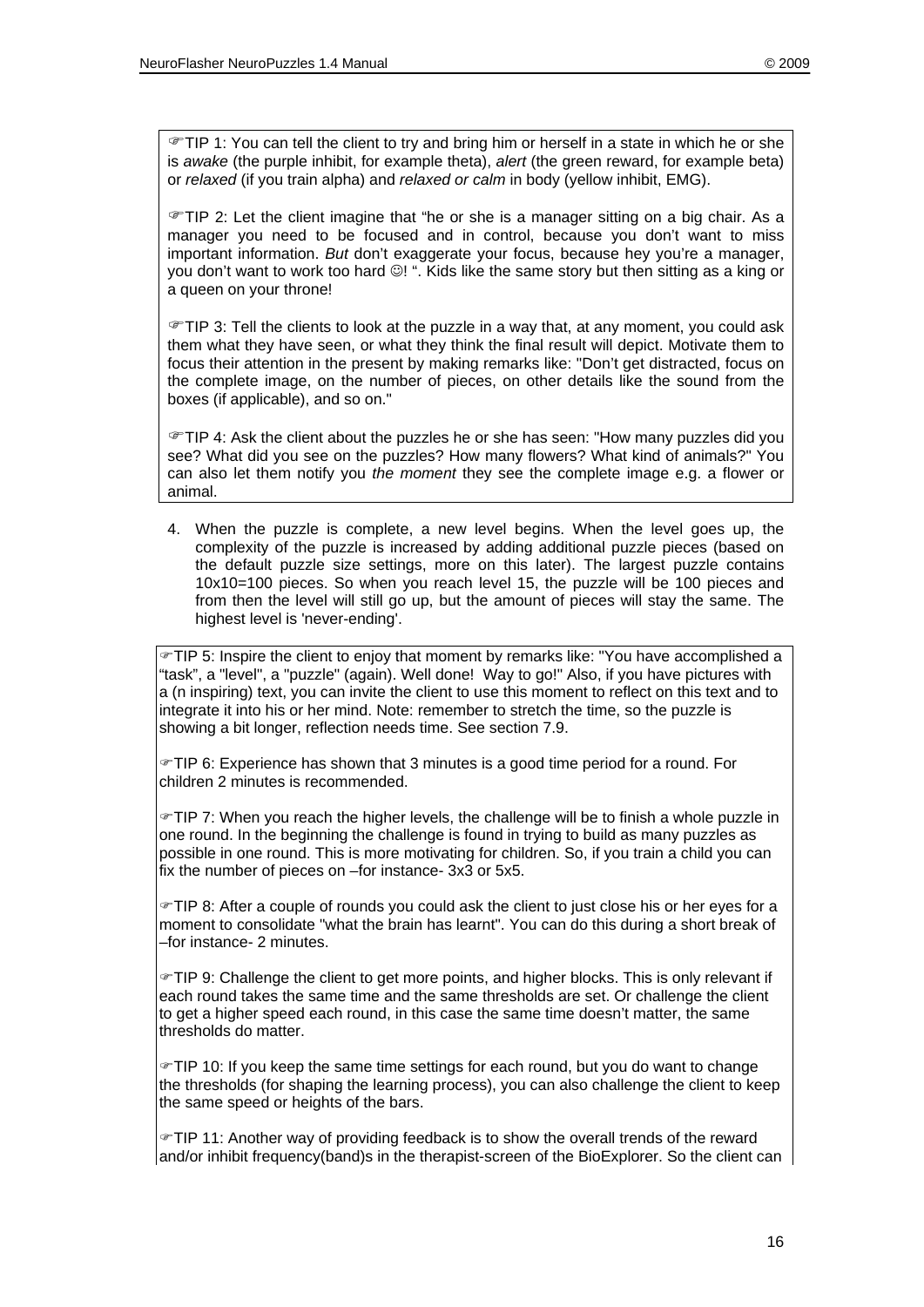see if he or she is capable to lower the inhibit frequency (band) and raise the reward frequency(band) during the session.

5. After one round (for instance 3 minutes), OR when you press **pause** or **stop** manually, the puzzle stops and the *score screen* appears:

| SCORE OVERVIEW ROUND   TO 3                      | press play to start the next round, or reset the session through the options menu | ORIOS<br>O craftication                        |
|--------------------------------------------------|-----------------------------------------------------------------------------------|------------------------------------------------|
|                                                  | THIS ROUND (3)                                                                    | <b>DEST ROUND (1)</b>                          |
| <b>PIECES SCORED:</b>                            | $\overline{12}$                                                                   | 10                                             |
| TIME PLAVED.                                     | 00.21                                                                             | 00 20                                          |
| <b>PIECES PER MINUTE</b><br>(назначае (нас нако) | 36                                                                                | $\overline{37}$                                |
| <b>OVERALL ROUND SCORES:</b><br>2<br>з           | Conscores to riphones                                                             | <b>Post in full color</b><br>Print in aca mode |

Figure 13 The score screen

- 6. If you press the **play** button again, you will continue with the unfinished puzzle from last round or a new one in a next level (if it was already finished).
- 7. In order to re-start the levels, click on the options button in the upper right corner of the game:



Figure 14 The options button

followed by 'Update settings and reset session' in the Options dialog:

| <b>NEUROPUZZLES OPTIONS</b>                       |
|---------------------------------------------------|
| Session control (applied when you click update)   |
| Controlled by playing/pausing host program        |
| Round<br>03:00<br>duration                        |
| Pause<br>00:05<br>duration                        |
| Number of<br>10<br>rounds                         |
| Update settings taking effect next round          |
| Update settings and start new round               |
| Update settings ap a reset session<br>End session |

Figure 15 The session control panel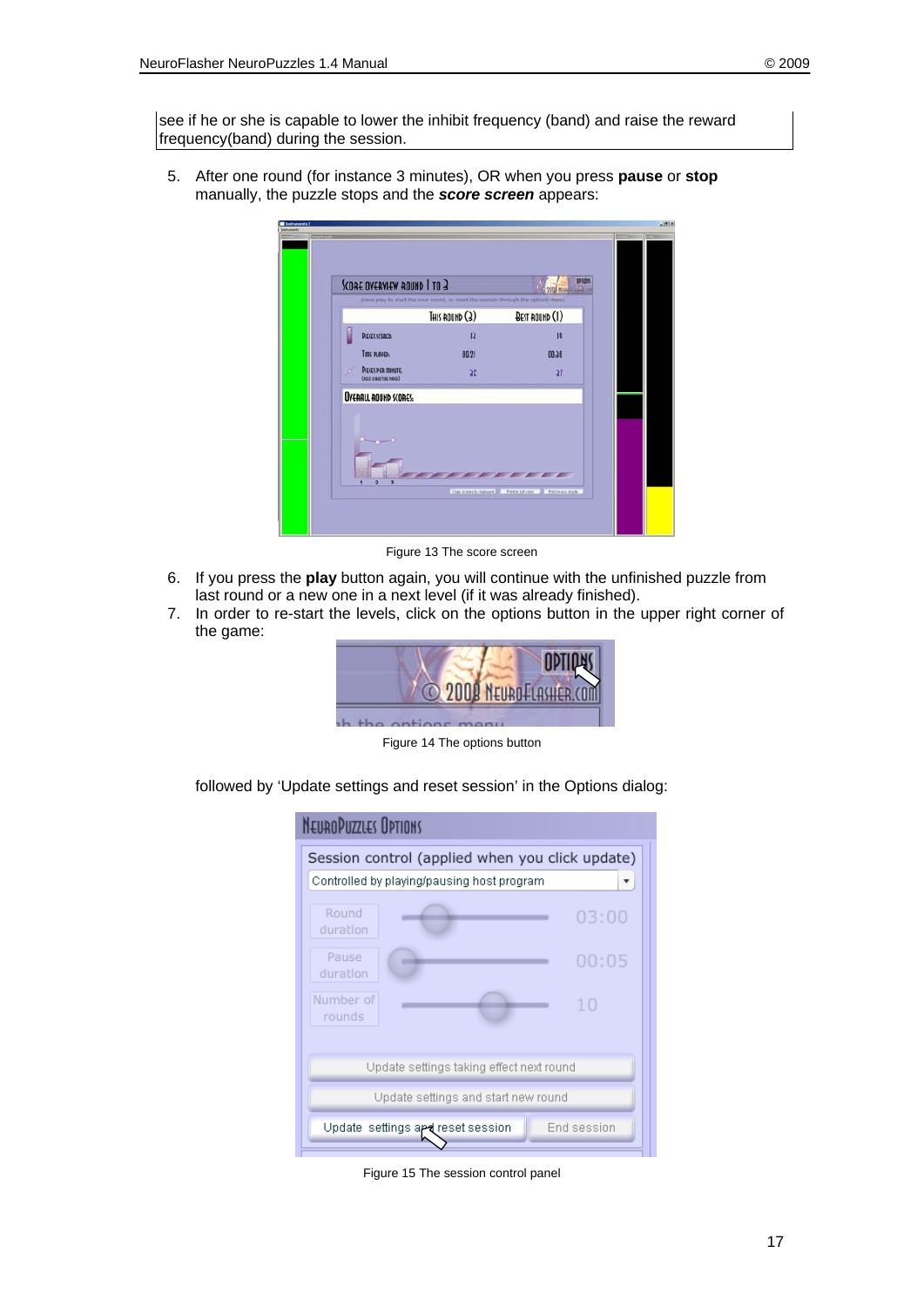**TIP 13:** If your client is more advanced you can switch the amplitude screen of the inhibit, or reward, or –if relevant- the emg to the screen of the client (click right mouseclick on that object and select 'switch window'). Now challenge the client to get the number over or under xx. For instance, if the clients amplitude was about 22u in the first two rounds, challenge the client to stay below that number. You can also set the threshold manually on 22u. Be aware of over focussing on this number, it should just be a nice challenge and a means to work with that provides insight for the client.

TIP 14: If your client is more advanced and needs another challenge: let them train some rounds in between *without* looking at the monitor (turn them or the monitor away) and without hearing the tones, so the client doesn't get any feedback at all. Ask them to behave similarly to when they do get feedback. Then, when the round has finished, you can show them the results in the score screen (e.g. are they able to inhibit and/or show the right brain activity?).

#### <span id="page-17-0"></span>*6.3 After the session*

- 1. When the session is done, you can print the scores from the score screen for the client to take home, or copy the scores to your clipboard so you can paste them into a word document or email them. You can do this using the buttons on the score screen.
- 2. Close the design by clicking on the lower **[x]** in the right top (the upper [x], will close BioExplorer!), or by selecting **Exit** in the **BioExplorer Menu**. *Don't save the design*, unless you want to save your changes of course. If you do save the design, you will overwrite the original design with the changes you made in this design during this session. You can only retrieve this design by reinstalling the game, so we advise you to make a backup copy before you make any changes.

**TIP 15: Ask the client to practise the 'brain state' that they have trained (see also TIP 1)** during their daily life, especially at moments when they need to concentrate or relax

**TIP** 16: A nice trigger for helping the brain remember is looking at a screenshot of the neurofeedback screens, depicting the bars and a puzzle.

**TIP 17: For children, it is always fun and motivating to give him or her a reward for** performing well during the session. An example of this could be stickers that they can collect on a special reward card. After ten sessions you can give a child a bigger reward that you've bought or that the parents agreed upon with their child.

TIP 18: You can glue a reward card in an exercise book in which the parents and you can jointly write down details like behaviours of the child to monitor the progress and effects. For the child it's great if you write down his or her game score, level and compliments like how relaxed the child was during the game. Using the print option from the score screen allows you to print a nice score overview to take home.

Also adults really appreciate it to have a print of their scores. They like to show it at home or to remember themselves that they 'can do it!'

Using the Copy Scores to Clipboard options gives you a table that you can paste into word for example.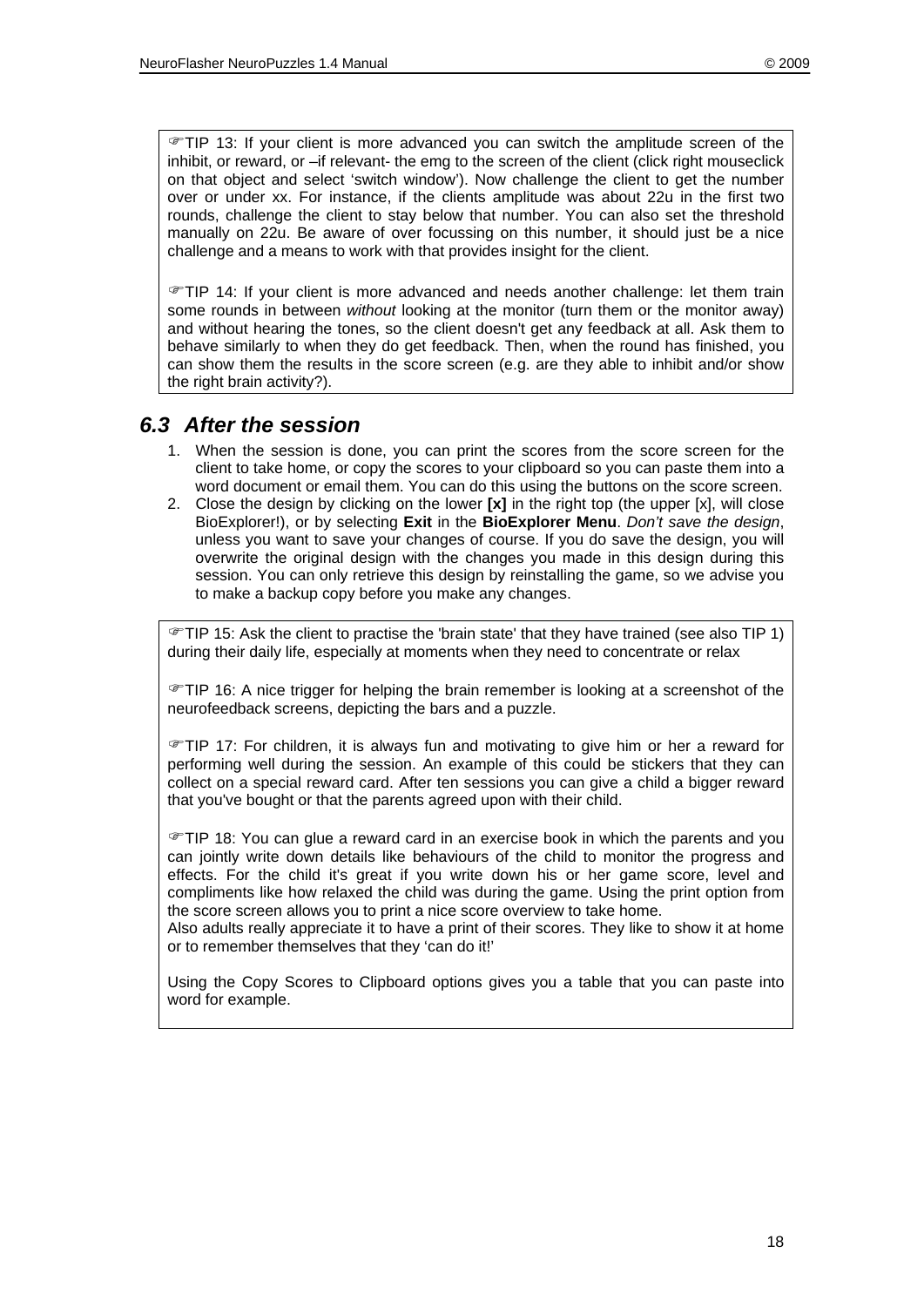# <span id="page-18-0"></span>**7 NeuroPuzzles in detail**

This section discusses all the different features of NeuroPuzzles in more detail, outside of the context of a session. This section explains the features assuming everything is installed and works correctly. If the game fails to load or respond, please refer to the troubleshooting section in chapter 9.

## <span id="page-18-1"></span>*7.1 Basics: loading the game*

## <span id="page-18-2"></span>**7.1.1 Loading the game in BioExplorer**

You can load the game design in one of two ways:

- if BioExplorer **is not already** running, through the startmenu:
	- o Start
		- Programs
			- NeuroFlasher
				- o NeuroPuzzles 1.4.0 Full
					- **Run NeuroPuzzles in BioExplorer**
- if BioExplorer **is already** running:
	- o Design
		- Open
			- Select **Designs\neuroflasher.com\NeuroPuzzles\_v1.3.0.bxd**

The game will load and you should see something like this (the screen layout might differ a bit depending on your setup):



Figure 16 NeuroPuzzles within BioExplorer

## <span id="page-18-3"></span>**7.1.2 Loading the game in BioGraph**

In BioGraph simply open your screen that has a connection instrument in it which refers to NeuroPuzzles. For more details on how to create such a screen, please refer to Chapter 8.4.

## <span id="page-18-4"></span>*7.2 Basics: verifying the game works*

- Load the game as described above
- Load sample session data and play it back
- Press play
- If the game is installed correctly, the game will start to run and display puzzle pieces, if not please refer to the troubleshooting section in chapter 9.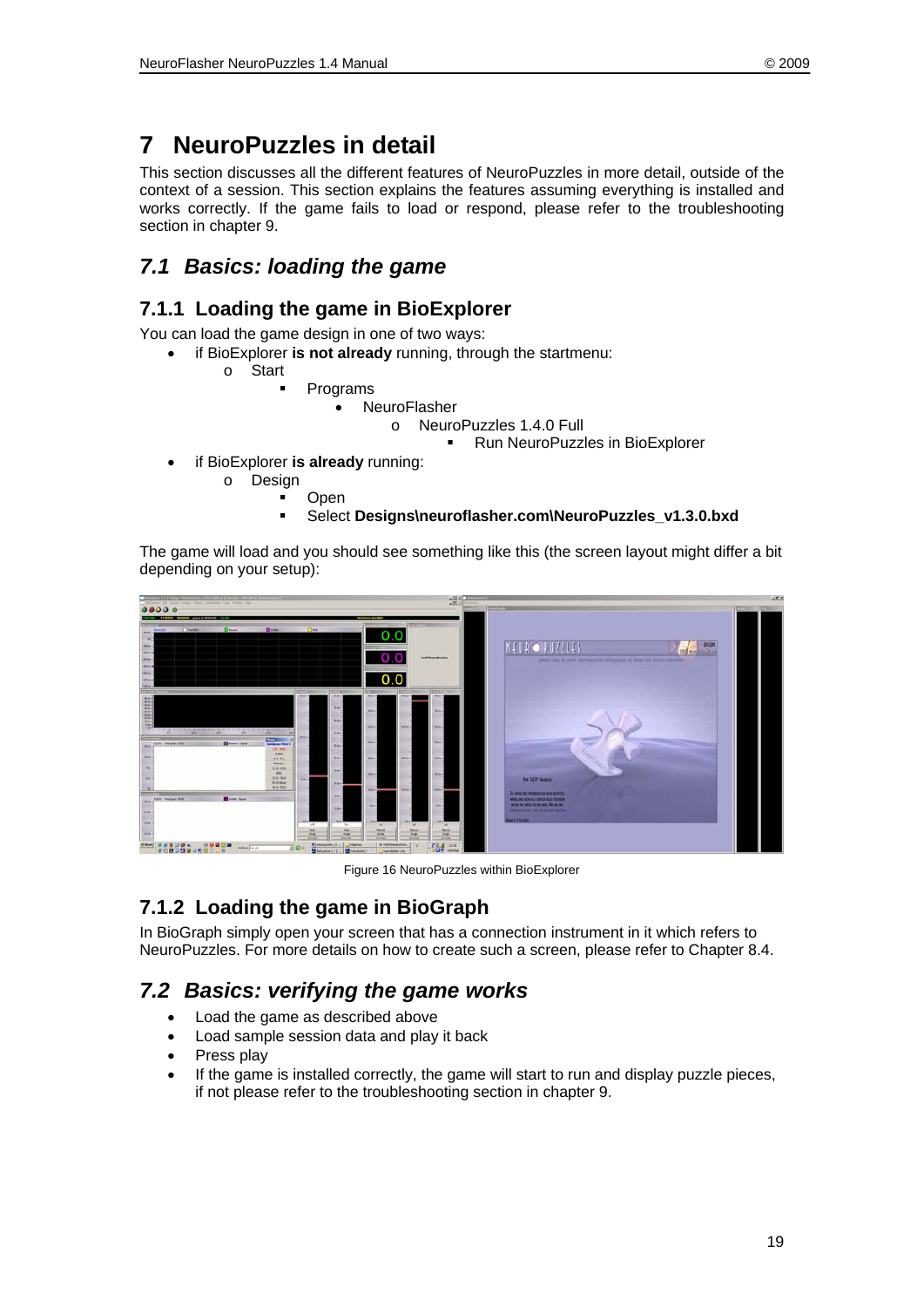## <span id="page-19-0"></span>*7.3 Sessions: starting a new session*

After a couple of rounds and levels you might want to reload/reset the game, so it starts over at level 1. Although you can reload by opening the design/screen this is not preferable, since you will reset all the instruments for the session.

A better way is to click on the options button in the upper right corner of the game:



followed by 'Update settings and reset session' in the Options dialog:

| Session control (applied when you click update)<br>Controlled by playing/pausing host program |
|-----------------------------------------------------------------------------------------------|
|                                                                                               |
|                                                                                               |
| Round<br>03:00<br>duration                                                                    |
| Pause<br>00:05<br>duration                                                                    |
| Number of<br>$1 \Omega$<br>rounds                                                             |
|                                                                                               |
| Update settings taking effect next round                                                      |
| Update settings and start new round                                                           |
| Update settings and reset session<br>End session                                              |

Figure 18 The session control panel

This will reset the session no matter what session mode the game is currently in (see next section).

Resetting the game accomplishes the following tasks:

- 1) the levels start over,
- 2) the rounds and scores are cleared,
- 3) the intro screen will reappear

4) the session mode will change to your selected mode (if you haven't changed the session mode, it will stay in the same mode it already was)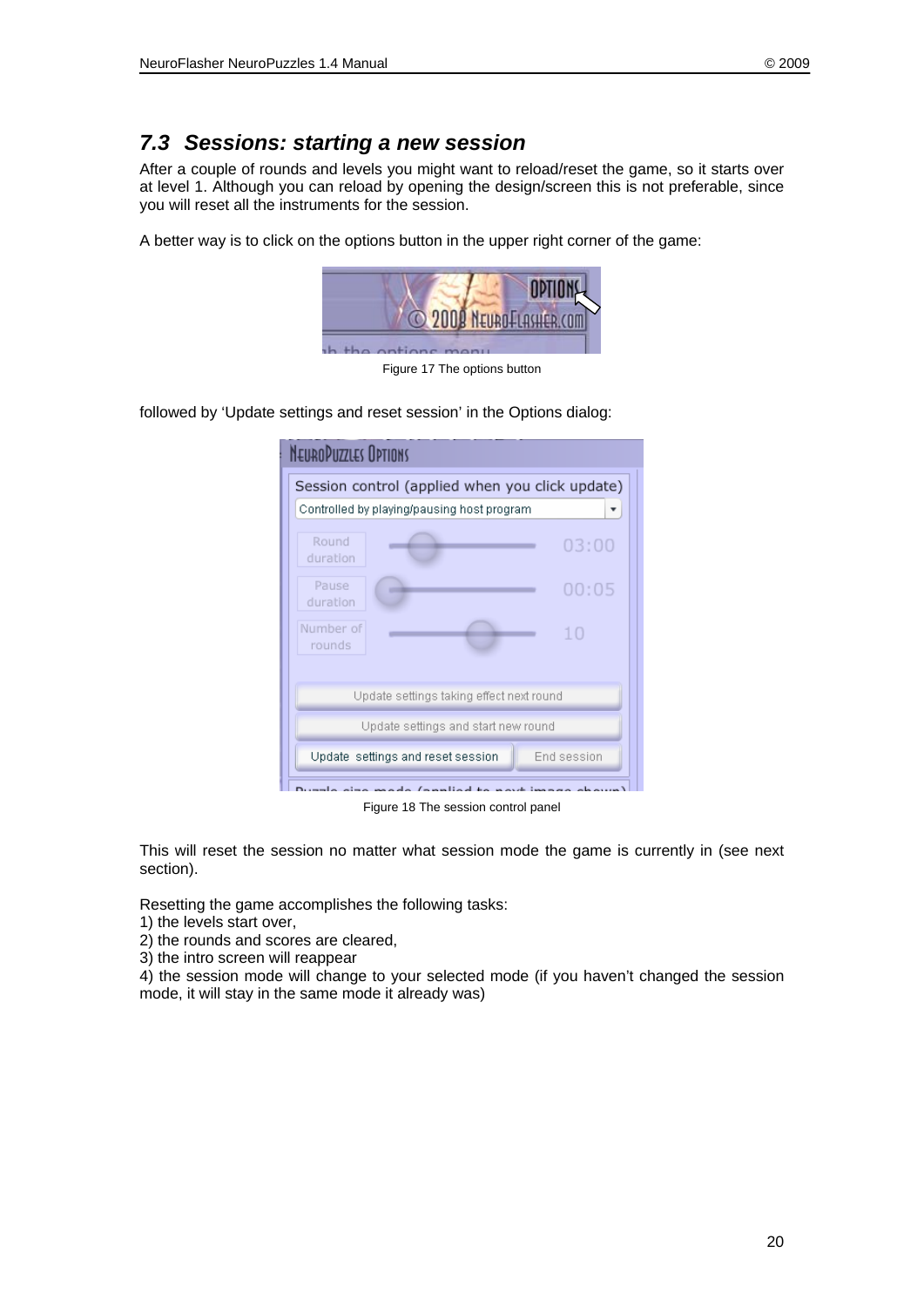## <span id="page-20-0"></span>*7.4 Sessions: input controlled versus timer controlled*

There are two ways of running a session in NeuroPuzzles, '*input controlled'* and '*timer controlled'*, with '*input controlled*' being the simplest mode, already available in previous versions of the game as well.

#### <span id="page-20-1"></span>**7.4.1 Input controlled – Controlled by playing/pausing host program**

In '*input controlled*' mode the game is entirely driven by input data from the host program. When the host program stops, the game stops, when the host program plays, the game plays. Each round takes as long as a session in the host program.

## <span id="page-20-2"></span>**7.4.2 Timer controlled – Controlled by session settings below**

*'Timer controlled'* mode is new and allows you to run timed sessions. A couple of pictures explain best:

Open the options dialog:



Figure 19 The options button

Select 'Controlled by session settings below' in the dropdown box:

| Session control (applied when you click update) |  |
|-------------------------------------------------|--|
| Controlled by session settings below            |  |
| Controlled by playing/pausing host program.     |  |
| Controlled by session settings below            |  |
|                                                 |  |

Figure 20 The session control panel

The disabled controls will now fade in, and allow you to specify the settings for a timed session using the sliders. Click on a slider, hold down the mouse while dragging it to the left or right as you see fit:



Figure 21 The session control panel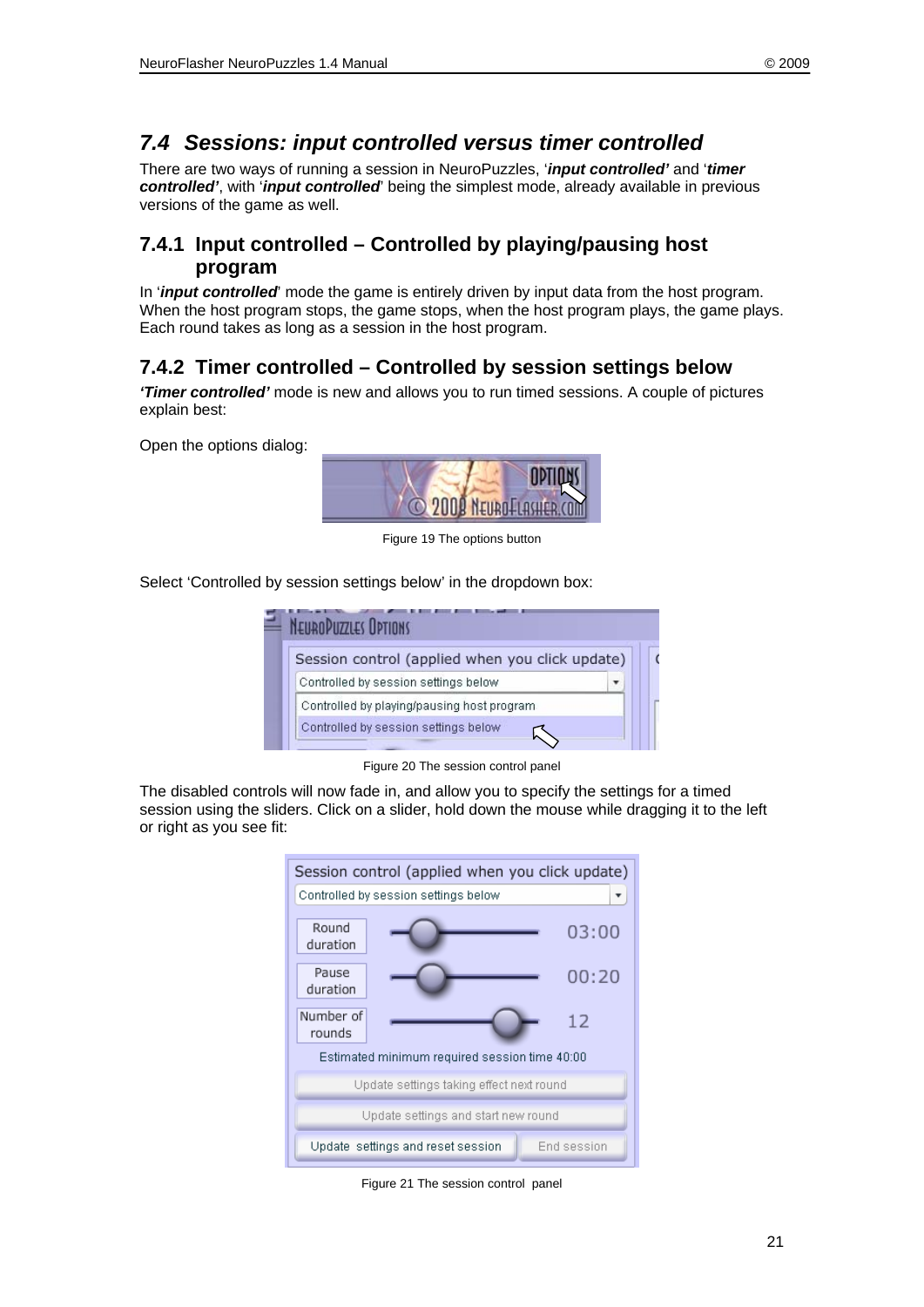Note, as you drag the sliders, how the estimated minimum required session time updates to reflect the total session time required to run a timed session with these settings. **Make sure** you enter this session time in the host program before starting the session, for example in BioExplorer you can control this through:

| <b>Session Timer</b>                               | $\overline{\mathbf{x}}$ |  |  |  |
|----------------------------------------------------|-------------------------|--|--|--|
| 곡<br>00:40:00<br><b>▽</b> Time Session             |                         |  |  |  |
| <b>On Timeout</b><br>$\subseteq$ Stop<br>$C$ Pause |                         |  |  |  |
| <b>Timeout Sound</b>                               |                         |  |  |  |
| <b>▽</b> Play Sound                                |                         |  |  |  |
| 0K<br>Cancel<br>Help                               |                         |  |  |  |

Figure 22 Entering a correct session time

Another option is to uncheck the '**Time session**' which will give you an open ended session, solely controlled by the timers in NeuroPuzzles.

Note: Don't forget to turn off your screensaver, because after a while it will appear, even when the client is training really hard (and it's not really motivating)! Or be alert and press CTRL quickly periodically before the screensaver shows.

If you are satisfied with your settings click '**Update settings and reset session**'.

The dialog will close and your timed session will start. Based on whether the host program was already playing, you will see the play screen, otherwise the intro screen will appear, telling you to press play.

If you need to pause the timed session for whatever reason, simply pause the host or click on the **lock NeuroPuzzles** button (BioExplorer only). The game will hold in it's current state until you press play or unlock again. Note however that during normal use in this mode, you will press play once at the start of the session, and will leave the rest up to NeuroPuzzles, until the session has ended and all the rounds have been completed.

Note how the play screen differs from the input driven mode in two ways:

- the round count is displayed as x/y instead of x, for example 1/10
- a progress bar is visible along the top of the screen denoting the time left for the current state of the game

During a timed session, there are several options available to you, previously disabled:

| Update settings taking effect next round         |  |  |
|--------------------------------------------------|--|--|
| Update settings and start new round              |  |  |
| Update settings and reset session<br>End session |  |  |

Figure 23 The session control options

**Update settings taking effect next round,** will use your new settings, but only after the next time the score overview has been shown.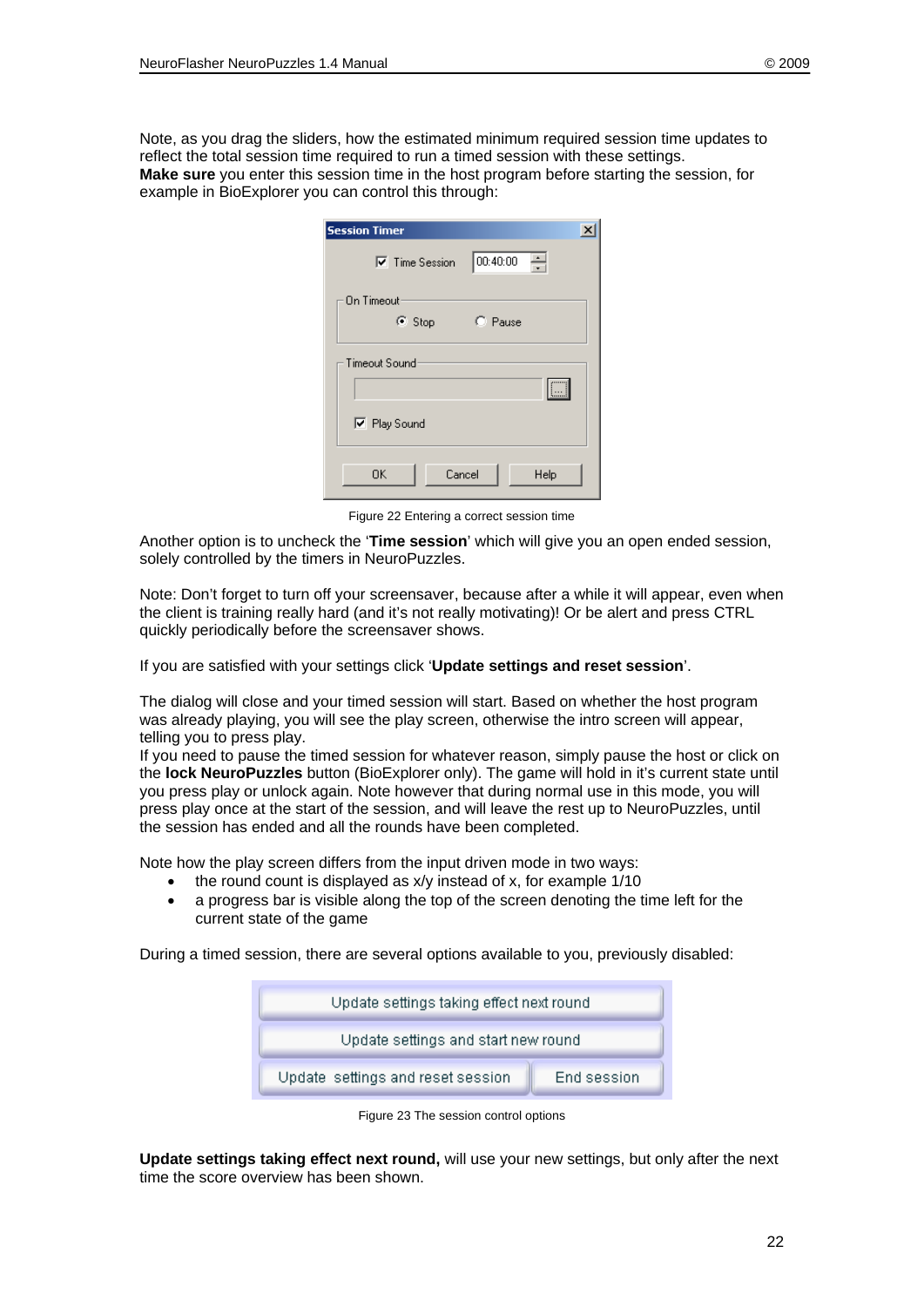**Update settings and start new round,** will use your new settings, **and go** to the score overview immediately effectively ending the current round and starting a new one.

Note that if you press either of these buttons **during** the time the score overview is being shown, that they have exactly the same effect. In addition if you try to update the settings in the last round you will receive warning:

| The specified amount of rounds is less<br>or equal to the number of rounds that<br>have already passed. Please increase<br>the number of rounds, or choose reset<br>instead of update. |
|----------------------------------------------------------------------------------------------------------------------------------------------------------------------------------------|
| ΩK                                                                                                                                                                                     |

Figure 24 A session control warning

**Update settings and reset session** will start over the session in the mode of your choosing. **End session** will end the session immediately, and the game will go to the score overview (see next section)

#### <span id="page-22-0"></span>*7.5 Sessions: ending a session*

There are different ways to end a session:

- in 'input controlled' mode you can simply stop or pause the host, the game will go to the score screen.
- in 'timer controlled' mode you can:
	- o wait until all rounds have played out
	- o click the 'End Session' button on the session settings panel,
	- o in both cases the game will display the score screen with a message indicating the session has ended.

Pressing stop/pause while the game is in **session controlled mode,** will not end the game, instead a warning will be displayed that the game has lost its input, and the game will hold until you press play again.

Please refer to the previous sections 7.3 and 7.4 for more information.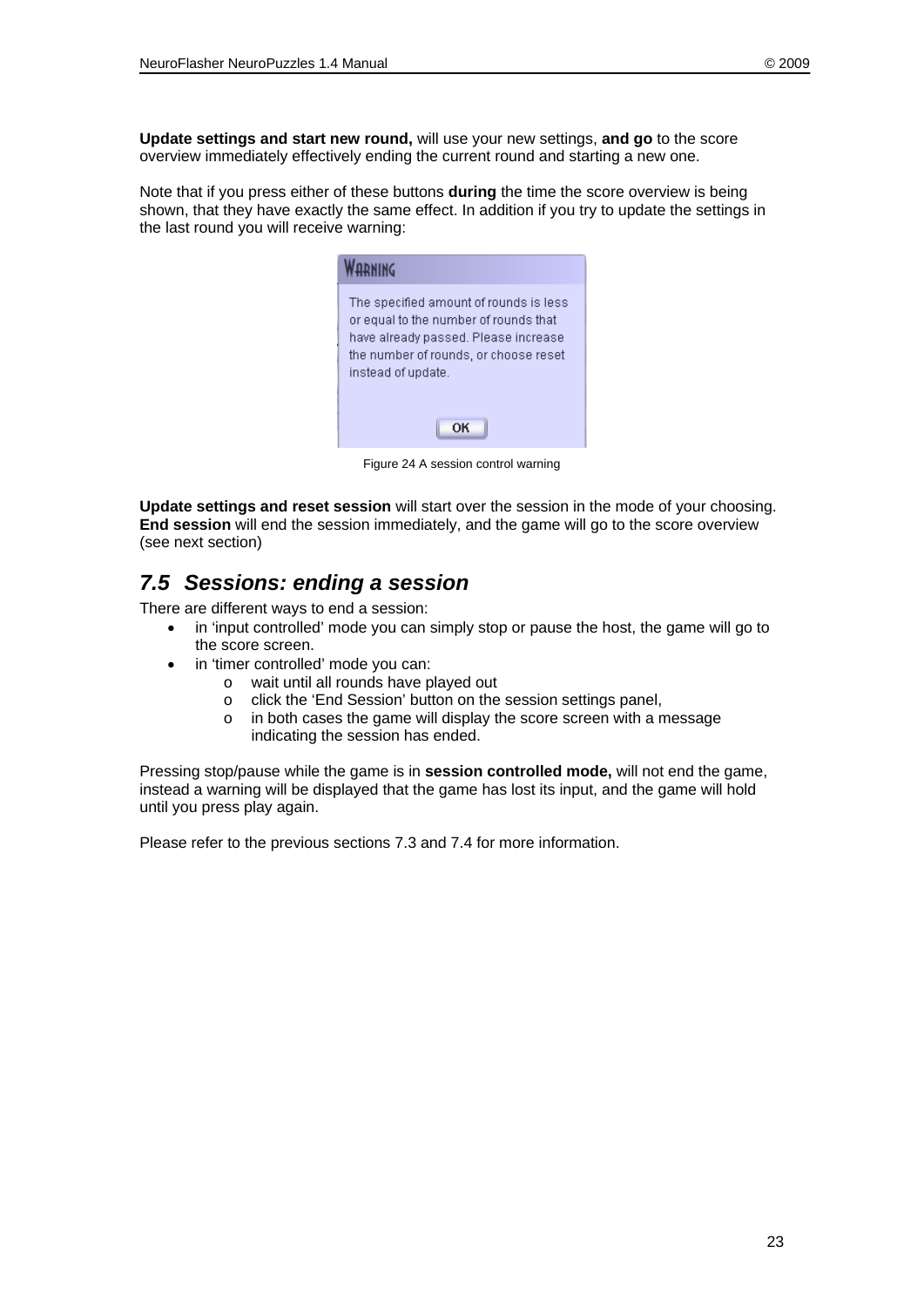## <span id="page-23-0"></span>*7.6 Image categories: selecting*

#### <span id="page-23-1"></span>**7.6.1 In general**

The images in NeuroPuzzles have been divided into different categories, allowing you to choose the categories that fit your client best. In order to select different categories, open the options dialog by clicking the options button in the right upper corner as previously shown and select the categories you want to use the images from (the list of categories you are seeing might differ slightly from what is displayed here due to last minute changes in the image set):

| Category filter (applied to next image shown)<br>(Your own image categories are denoted with an *) |  |  |  |  |
|----------------------------------------------------------------------------------------------------|--|--|--|--|
| animals                                                                                            |  |  |  |  |
| ۰<br>buildings                                                                                     |  |  |  |  |
| $\sqrt{}$<br>cars                                                                                  |  |  |  |  |
| -1<br>fantasy                                                                                      |  |  |  |  |
| ┓<br>flora                                                                                         |  |  |  |  |
| ┓<br>fractals                                                                                      |  |  |  |  |
| □<br>funny                                                                                         |  |  |  |  |
| √<br>landscapes                                                                                    |  |  |  |  |
| $\Box$<br>machinery                                                                                |  |  |  |  |
| □<br>misc                                                                                          |  |  |  |  |
| ⊻<br>paintings                                                                                     |  |  |  |  |
|                                                                                                    |  |  |  |  |
|                                                                                                    |  |  |  |  |
|                                                                                                    |  |  |  |  |
|                                                                                                    |  |  |  |  |
|                                                                                                    |  |  |  |  |
| Select:<br>all<br># of matching levels:<br>none<br>98                                              |  |  |  |  |
| Note: if no categories have been selected, all images will be shown.                               |  |  |  |  |

Figure 25 Category selection

As a shortcut you can start with all categories selected or no categories selected and make your adjustments based on those selections. The number of matching levels will update to reflect your selections. Note that selecting **none** of the categories has the same effect as selecting them all, since it means no filter is applied.

#### <span id="page-23-2"></span>**7.6.2 Private categories**

If you have added images in a directory \_private, you will see two things:

- even if you select all images, the private categories will not be selected
- if you select no categories at all, the image count will reflect all images minus the private images.

What this all means is that images from private categories will **never** show, unless you **explicitly** select their categories.

## <span id="page-23-3"></span>*7.7 Image categories: adding your own images*

NeuroPuzzles allows you to add your own images. However there are some things you have to keep in mind:

- images have to be stored in a special location
- images should be in jpg, jpeg, gif, swf or png format
- the perfect image size is 800 wide and 600 high. Using a different size will scale the image (the proportions are constrained), but using a much larger or smaller image will result in a lower quality and in case of a much larger image, possibly memory issues
- images should be somewhere around a maximum of 300kb (which is already **very** large for an image of that size)

Please refer to the next sections for more details.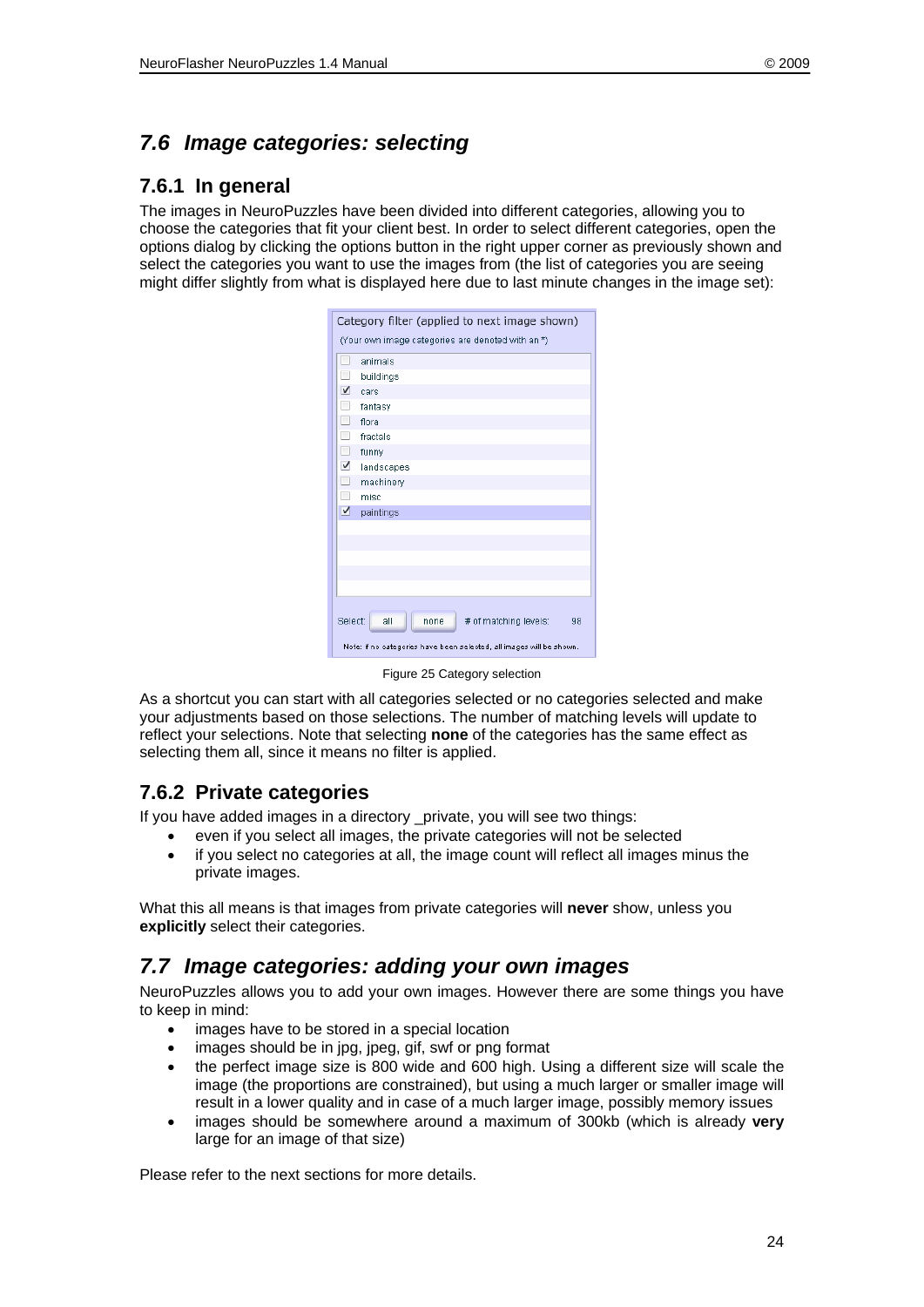## <span id="page-24-0"></span>**7.7.1 Where to store your images ?**

Images have to be located in a subdirectory of your NeuroPuzzles installation to be precise in:

#### **assets\your\_own\_images**

If you have installed NeuroPuzzles into the default location, the complete path to this folder will be:

#### **C:\Program Files\NeuroFlasher\NeuroPuzzles\Full\assets\your\_own\_images**

You can also reach this path by selecting:

Start

o Programs

**NeuroFlasher** 

- NeuroPuzzles 1.4.0 Full
	- o Open Personal Image Folder

Before you start copying images to this location, please note that images **have to be in subdirectories as explained below**.

## <span id="page-24-1"></span>**7.7.2 Adding (private/hidden) images into categories**

Adding images into categories is done in a couple of easy steps:

- 1. Open your personal image folder (see 7.7.1)
- 2. Create directories in this folder to hold your images, for example '**animals**'
- 3. If you want to, create subfolders to manage your image collection, for example, within the aforementioned directory '**animals**', you can create a directory '**cats**'. One special type of folder has been added in the last version: **private.** If you add images to this **toplevel** folder, the image categories in this folder will not be selected by default.
- 4. Copy images into the directories you have created. You **should not** copy images to the root of your personal image folder or higher.
- 5. **Run the index updater** (why will be explained below). You can run the updater by selecting:
	- o Start
- Programs
	- NeuroFlasher
		- o NeuroPuzzles 1.4.0 Full
			- **Update image index**
- o alternatively you can run the updater manually from the assets folder by double-clicking update updateIndex.bat
- **6. Restart NeuroPuzzles**
- **7. Fix any errors you encounter by following the hints and instructions in the game. This might require repeating steps 1 to 7, renaming or deleting files (see below).**

#### **Why do you have to run the index updater?**

NeuroPuzzles is a game written in Flash, and Flash is a technology which cannot access your hard drive (which is good). That also means however that Flash cannot determine by itself which images are available to it on your hard drive, it needs some help.

Help comes in the form of an index.nps file which stands for index.neuropuzzles. NeuroPuzzles always checks this file for information on the images that are available to it, and you create and update this file by running the updateIndex.bat

Both files are very simple and you can open them in any texteditor to inspect their contents, but do not change them manually, since the game might no longer work.

#### **Why do you have to restart the game after updating the index?**

The image index is read as the game starts. Thus in order to reread a modified index, the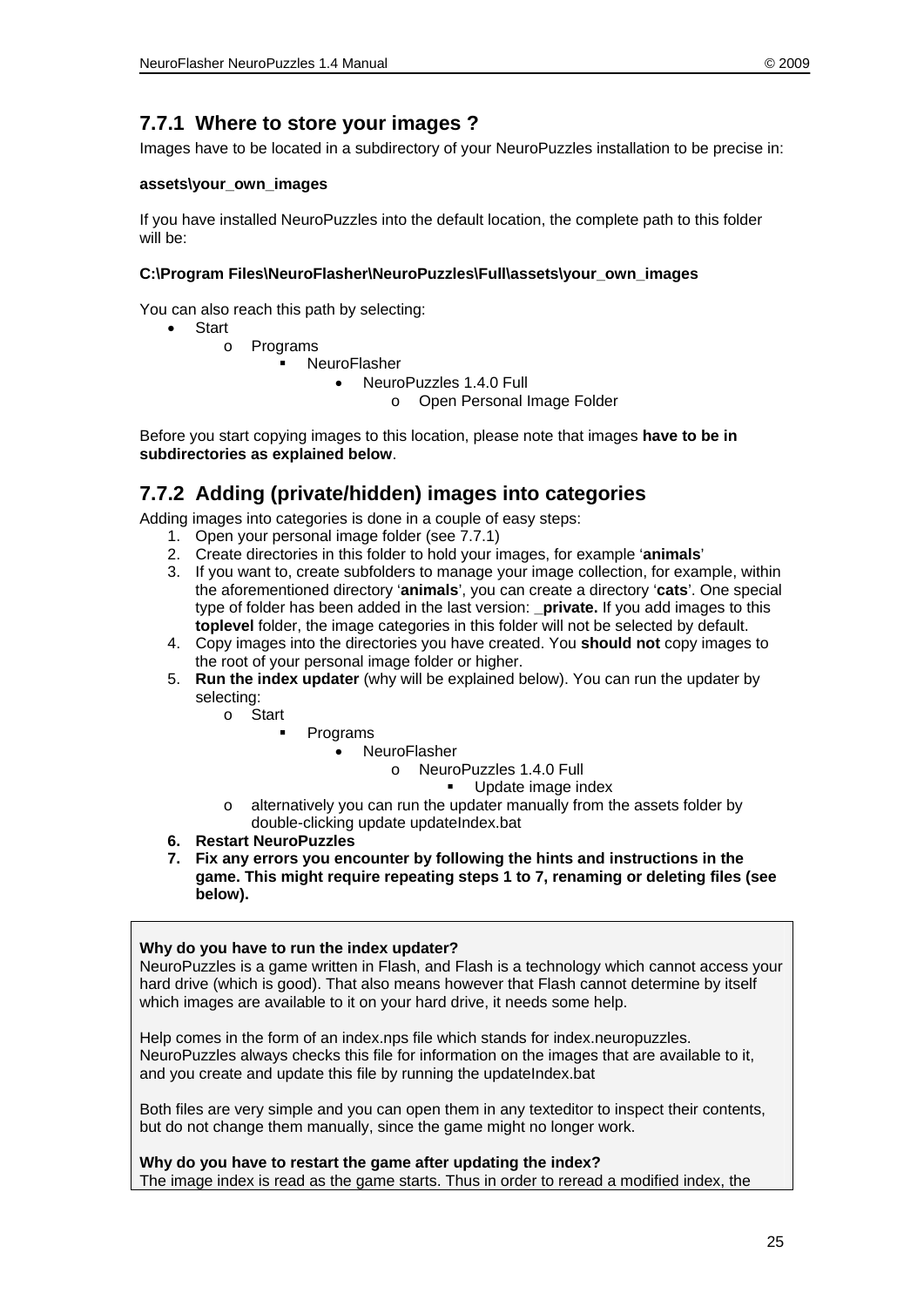game requires a **restart** (not a reset). **Restart** the game by reopening the design.

If everything went well, each directory created in your personal image folder becomes a category for you to use in NeuroPuzzles:

| (Your own image categories are denoted with an *)                                                                              |  |  |  |
|--------------------------------------------------------------------------------------------------------------------------------|--|--|--|
| □<br>animals                                                                                                                   |  |  |  |
| □<br>animals*                                                                                                                  |  |  |  |
| $\Box$<br>australia *                                                                                                          |  |  |  |
| □<br>buildings                                                                                                                 |  |  |  |
| $\Box$<br>cars                                                                                                                 |  |  |  |
| □<br>client 123*                                                                                                               |  |  |  |
| $\Box$<br>fantasy                                                                                                              |  |  |  |
| П<br>flora<br>п                                                                                                                |  |  |  |
| $\Box$<br>fractals                                                                                                             |  |  |  |
| □<br>funny                                                                                                                     |  |  |  |
| $\Box$<br>landscapes                                                                                                           |  |  |  |
| $\Box$<br>machinery                                                                                                            |  |  |  |
| E<br>misc                                                                                                                      |  |  |  |
| $\overline{\phantom{a}}$<br>paintings                                                                                          |  |  |  |
| П<br>superheroes*                                                                                                              |  |  |  |
| П<br>superheroes - incredible hulk*                                                                                            |  |  |  |
| Select:<br># of matching levels:<br>all<br>410<br>none<br>Note: if no categories have been selected, all images will be shown. |  |  |  |

Figure 26 Own image categories

Please note a couple of things:

- your own image categories have been added alphabetically
- your own image categories have been marked with an asterisk.
- your own image categories can have the same name as preinstalled categories, causing them to appear twice: once with, once without an asterisk.
- if you left directories empty, they will not be present as categories
- subdirectories appear as names separated with a dash, for example if you have a directory 'superheroes' with a directory 'incredible\_hulk' in it, it will show up as 'superheroes – incredible\_hulk'
- although not shown in the image above, the sort order will be: public own images (selected by default), preinstalled images (selected by default), private own images (not selected by default)

In case everything did not go well, please refer to the next section.

#### <span id="page-25-0"></span>**7.7.3 Fixing errors**

#### **Obvious errors**

There are some restrictions when adding your own images as described in 7.7, and where possible the game tries to help you out by notifying you of any errors it has found: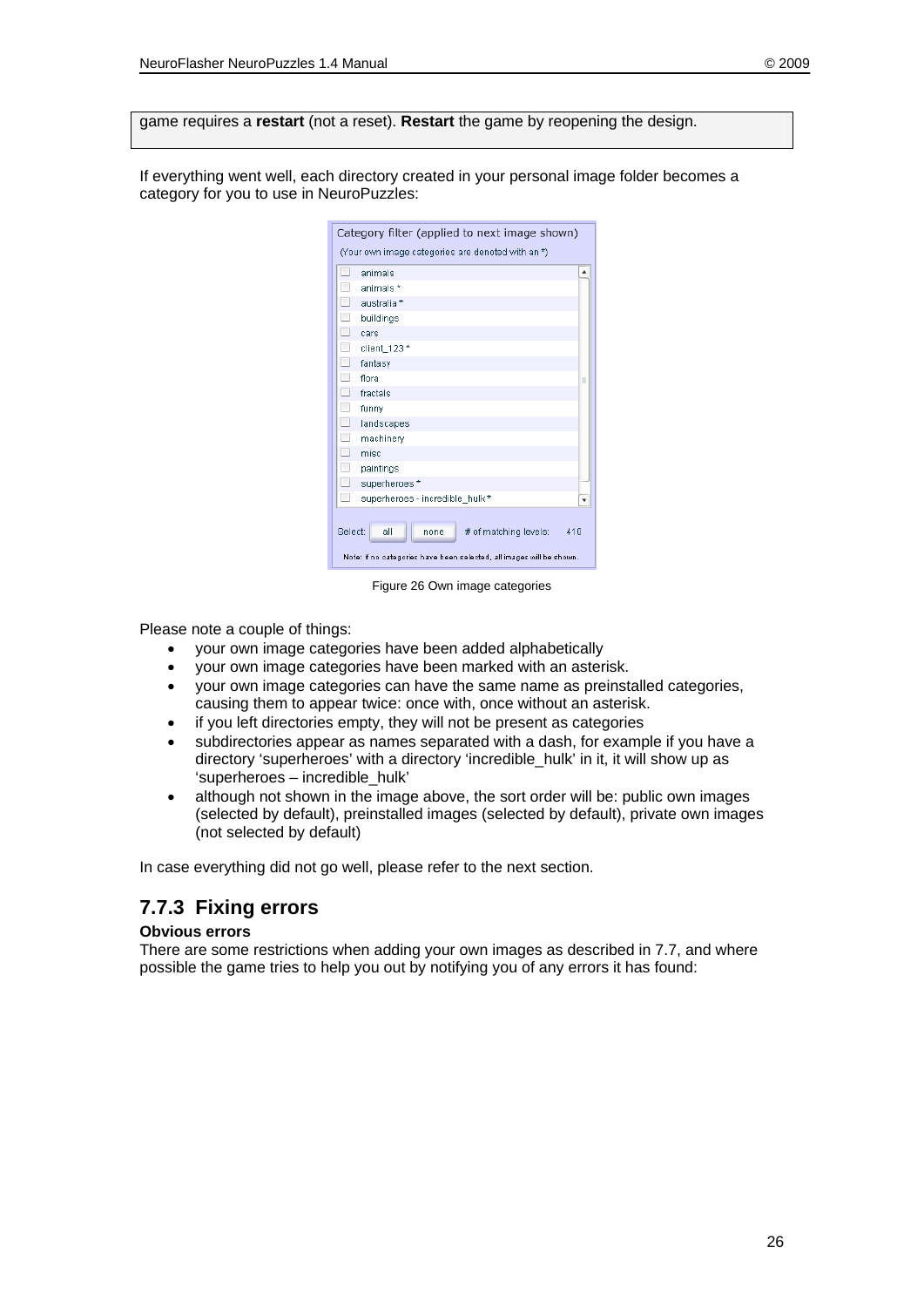

Figure 27 Image error notification

Clicking 'no' ignores the errors and continues to run the game, but of course some of the images (or even all of them) might be missing, without you knowing why. Therefore we advise you to click 'yes' in this case which will take you to the 'Image Error Overview' page:

| UVERVIEW OF THE ERRORS IN VOUR IMAGE DIRECTORY                                                                                                                                                                                                                                                                                                                                                                                                             |                   |
|------------------------------------------------------------------------------------------------------------------------------------------------------------------------------------------------------------------------------------------------------------------------------------------------------------------------------------------------------------------------------------------------------------------------------------------------------------|-------------------|
| This window shows an overview of the errors that were found while loading your image index. The errors are divided into a number<br>of categories. Please click on a error category to view a list of offending images in that category. After fixing the problems with these<br>images on your harddrive, rerun the updatelmage bat and press the left bottom button.<br>If you decide not to fix the images at this time, click the right bottom button. |                   |
| Your image directory is located at:                                                                                                                                                                                                                                                                                                                                                                                                                        |                   |
| C:/Program Files/NeuroFlasher/NeuroPuzzles/Full/assets/your_own_images/                                                                                                                                                                                                                                                                                                                                                                                    | Copy to Clipboard |
| <b>Unsupported filetypes</b>                                                                                                                                                                                                                                                                                                                                                                                                                               |                   |
| Images outside of category directory                                                                                                                                                                                                                                                                                                                                                                                                                       |                   |
| Image path contains spaces                                                                                                                                                                                                                                                                                                                                                                                                                                 |                   |
| Hint:<br>You have added images whose filetypes are not supported. NeuroPuzzles only supports .png, .jpg, .jpeg, .swf and .gif.<br>Convert or remove the images and run the update command again.                                                                                                                                                                                                                                                           |                   |
| I have fixed the errors and updated the index, please recheck<br>Okay, I'm ignoring the errors for now, please continue                                                                                                                                                                                                                                                                                                                                    |                   |

#### Figure 28 Fixing errors

There are a number of items on this screens you should note:

- the screen displays your image directory. Flash does not have enough rights on your computer to open this for you, but the game does help you out by allowing you to copy the path to your clipboard for easy pasting into Windows Explorer for example
- the game divides the possible errors into different categories, and you can see the list of images within each category by clicking on the appropriate header in the accordion pane.
- a hint is displayed for each separate error category about how to go about fixing the problem
- you can **recheck** the index from within this screen without restarting, but you **cannot** regenerate the index from within this screen. **So if you think you have fixed an error, but haven't updated the index, rechecking the index will not help.**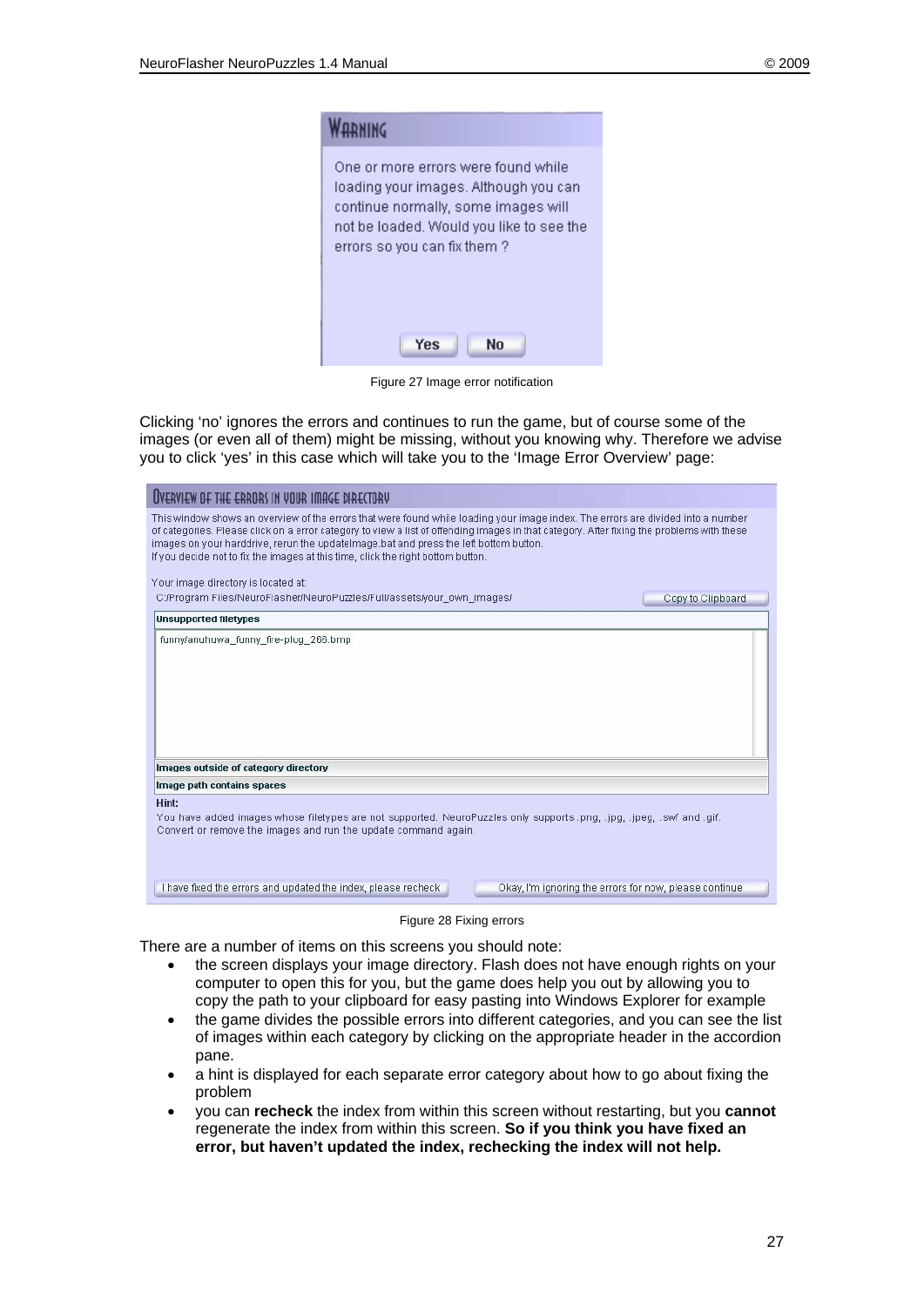Please follow the directions in this screen to fix your errors then press the left bottom button to continue, or the right button to ignore the errors after all.

#### **Subtle errors**

The obvious errors are errors NeuroPuzzles can detect at startup. There are a few subtle errors which it cannot detect at startup, and sometimes not even after trying to load the image:

**A file is present in your index, but no longer on your hard drive** 

This happens if you remove files, but forget to update the index. According to the game the format of the index file is valid, but during the game you will receive a 'file not found' message:

| Could not load                                        |
|-------------------------------------------------------|
|                                                       |
| The image                                             |
| filename has been copied to your                      |
| clipboard.Press OK to try and load the<br>next image. |
| OK                                                    |

Figure 29 File not found message

The path will be copied to your clipboard, so you can check where the problem lies.

 **A file is of an unsupported type, renamed to make it look like a supported type**  In this case, NeuroPuzzles/Flash will try to load the file, which succeeds since the file is there, but it cannot handle the data, which will result in no error at all, **just a blank screen** instead of a puzzle. Make sure you do not for example rename .bmp to .jpg files, this will not work, you have to actually convert them using some kind of conversion tool. Google is your friend: [http://www.google.com/search?hl=en&rls=com.microsoft%3Aen-us%3AIE-](http://www.google.com/search?hl=en&rls=com.microsoft%3Aen-us%3AIE-SearchBox&rlz=1I7GFRC&q=bmp2jpg.exe)[SearchBox&rlz=1I7GFRC&q=bmp2jpg.exe](http://www.google.com/search?hl=en&rls=com.microsoft%3Aen-us%3AIE-SearchBox&rlz=1I7GFRC&q=bmp2jpg.exe)

## <span id="page-27-0"></span>*7.8 Changing puzzle size modes*

Not every client is the same, based on age, ability and other factors you might want to limit the maximum puzzle size, surprise with a random size or keep the size the same. You can control these settings through the puzzle side mode panel in the options screen:



Figure 30 Puzzle size modes

This panel allows you to switch between 3 modes: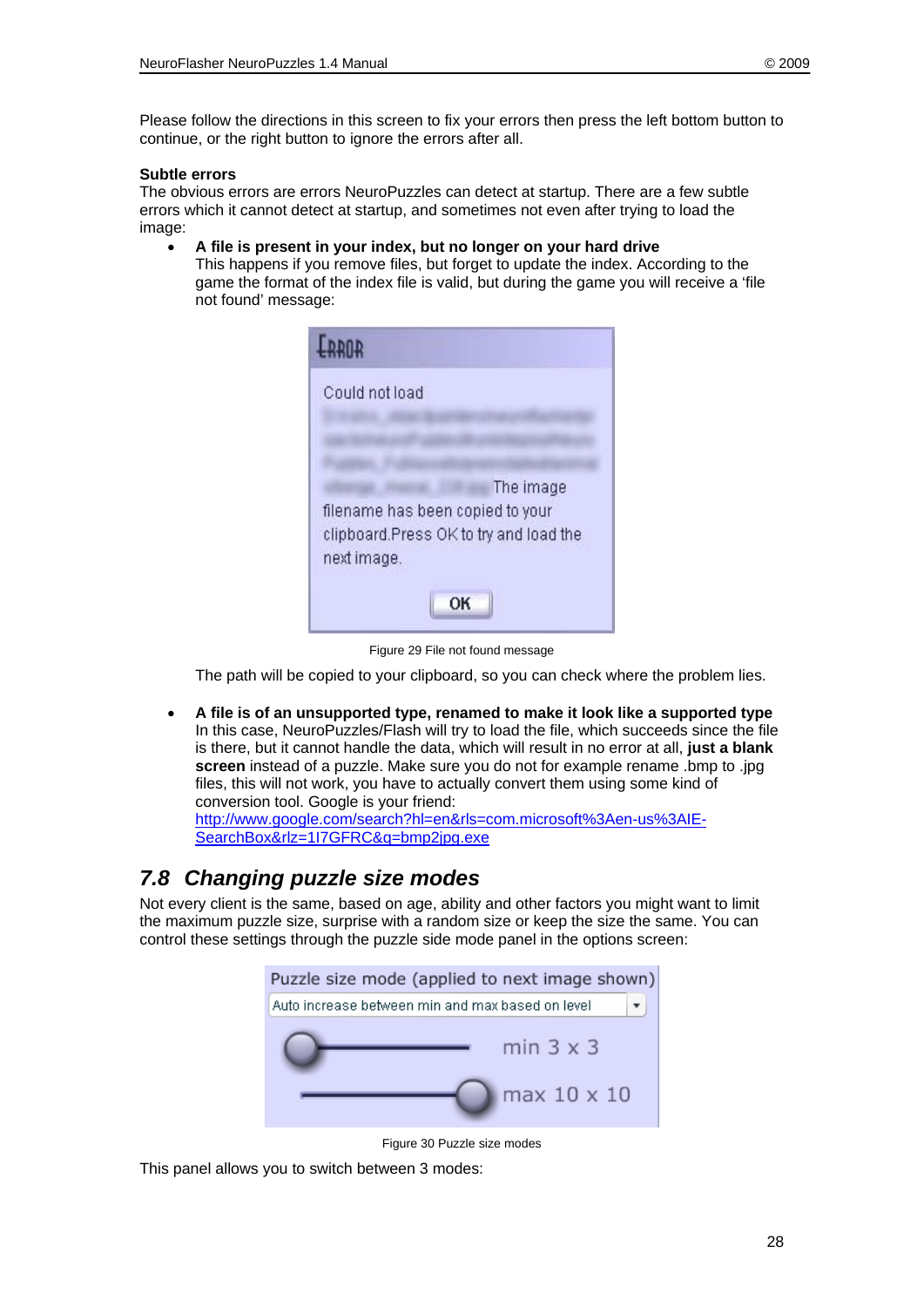- auto increase:
	- o puzzle sizes will increase by 1 per level in any direction, for example based on the settings above: 3x3, 3x4, 4x4, 4x5 etc up to 10x10. You can drag the sliders to adjust the start and end values.
- constant size:
	- o all the puzzles will have the same size: 3x3 or 4x4 or 5x5 or ....
- random size:
	- o puzzle sizes will vary between the given limits, without any relation between level and size. However the difference between the width and height will never be more than 2. For example you might see 3x3, 5x3, 8x6, 4x3, ....

## <span id="page-28-0"></span>*7.9 Controlling the time to watch a completed puzzle*

By default a completed puzzle will remain visible for about 2 seconds. This is a bit short if you want to ask your client questions about the puzzle for example, therefore you can alter this default setting through the options panel up to 30 seconds:



Figure 31 Changing the default puzzle pause

## *7.10 Controlling the fade in speed*

<span id="page-28-1"></span>New in version 1.4 is the fading in of puzzles pieces. Instead of 'gathering' enough points to show a puzzle piece, direct feedback is provided with every bit of reward the client receives, which is shown by fading in the puzzle piece a bit more. Once the piece has completely faded in the point is awarded. Default the score 'speed' is exactly the same in 1.4 as previously, however with this new functionality comes to option to change the default score speed. Although you will usually control this through the design/screen, this option gives you more fine-grained control over the scores:



Figure 32 Changing the default puzzle fade in speed

Do remember to write down your settings for a specific client if you change them, so you can still compare scores between sessions.

## *7.11 On scores*

<span id="page-28-2"></span>With regards to the score screen and scores in general there are a few things worth knowing:

- the best round is selected based on the **highest puzzle pieces per minute** score and not on the **highest puzzle pieces per round** value.
- moving over a bar in the lower diagram will provide you with a tooltip displaying the data for that particular round
- you can print all the scores with or without color or you can copy a detailed log of the round & score information to your clipboard, which allows you to paste this data into a word document for example.

A big difference with respect to versions of NeuroPuzzles prior to 1.3 is that scores will be registered anytime the play screen is active. In the previous versions you only received a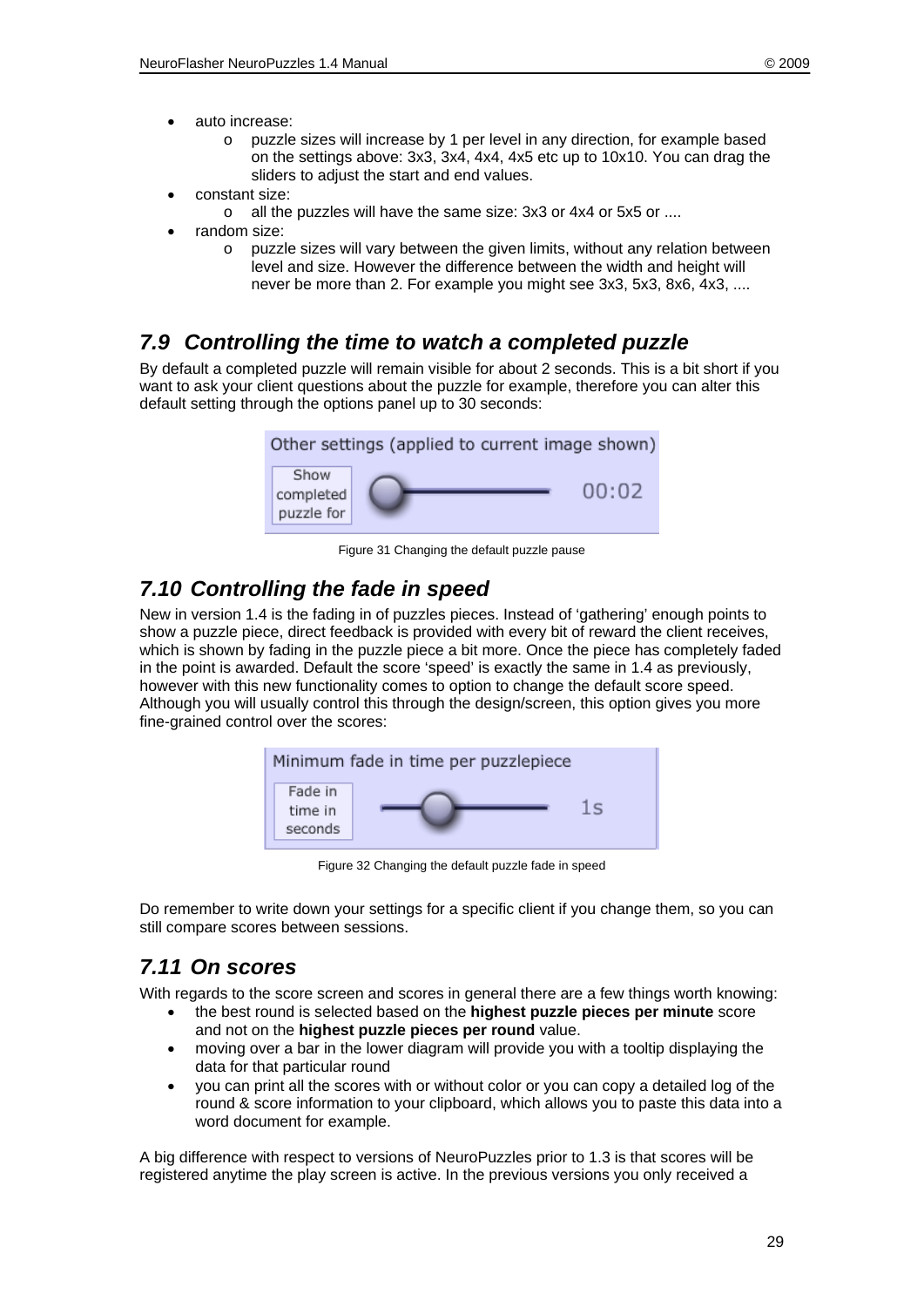point when a puzzle piece was shown. The big difference lies in the fact that where you wouldn't have received a point in the old version while a new puzzle was loading, or while you were in a 30 second pause watching a still image, in the new version, you will receive points during that time.

We realize artifacts may occur during these times, but awarding points will still be more accurate than not awarding them. Doing it absolutely correct involves adjusting session times based on the duration of the pauses, and loading times of the images, which will lead to incomprehensible session times and make the game much more complex than we wish it to be.

## <span id="page-29-0"></span>*7.12 Miscellaneous options*

#### <span id="page-29-1"></span>**7.12.1 Toggle scale**

Clicking this button will turn the autoscale feature on or off. By default the autoscale feature is on.

## <span id="page-29-2"></span>**7.12.2 Skip image**

If for whatever reason you want to skip the current image without changing everything else, click the skip image button in the options panel.

## <span id="page-29-3"></span>**7.12.3 Image log**

To copy a log of the images shown to your client in this session, click the 'image log' button in the options panel. This will create a log for the current session, for example:

C:/Program Files/NeuroFlasher/NeuroPuzzles/Full/assets/preinstalled/flora/hopper\_droplets\_29.jpg C:/Program Files/NeuroFlasher/NeuroPuzzles/Full/assets/preinstalled/misc/wijk\_fireworks\_105.jpg C:/Program Files/NeuroFlasher/NeuroPuzzles/Full/assets/preinstalled/misc/wijk\_cowboys\_126.jpg C:/Program Files/NeuroFlasher/NeuroPuzzles/Full/assets/preinstalled/fractals/joustra\_fractal\_210.jpg C:/Program Files/NeuroFlasher/NeuroPuzzles/Full/assets/preinstalled/animals/hopper\_sheep\_213.jpg C:/Program Files/NeuroFlasher/NeuroPuzzles/Full/assets/preinstalled/buildings/manuhuwa\_castle\_223.jpg C:/Program Files/NeuroFlasher/NeuroPuzzles/Full/assets/preinstalled/animals/berge\_flamingo\_238.jpg

## <span id="page-29-4"></span>**7.12.4 Toggle audio**

This button will mute/unmute the piano audio on each puzzlepiece.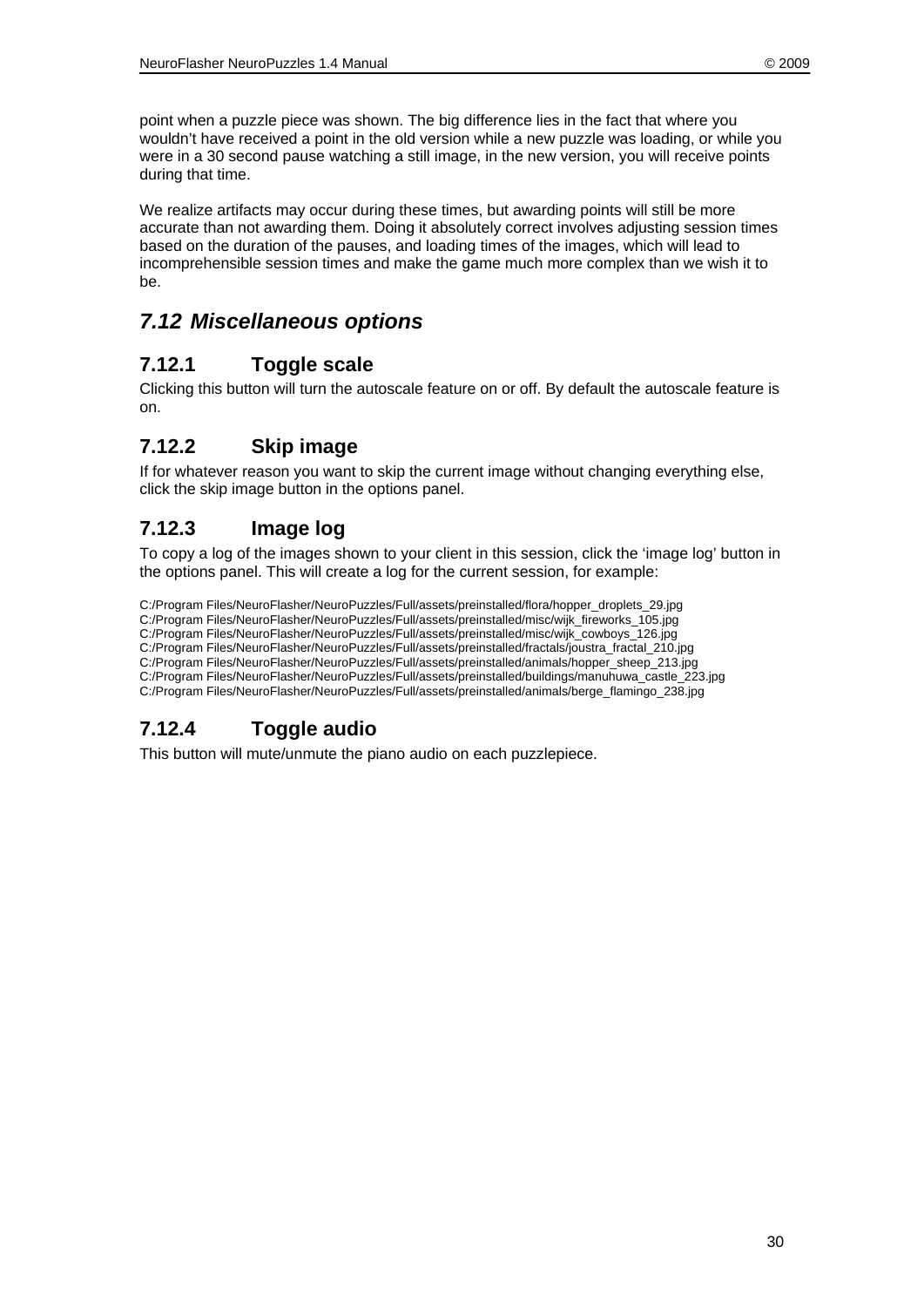# <span id="page-30-0"></span>**8 Information on the design/screen**

## <span id="page-30-1"></span>*8.1 The default BioExplorer design*

If you're a passionate BioExplorer user you have probably already created your own designs that you want to use. If this is the case, please follow the instructions of section 8.2 to implement the NeuroPuzzles game in your design.

If you just want to start as soon as possible, use the ready-made design that is included with the game. The purpose of this design is that you can just press play and get started, of course depending on the wanted neurofeedbackprotocol of your client!! This specific design will,:

- reward beta 12-15 hz and
- inhibit theta 4-8 hz,
- $\bullet$  and EMG 30-45 hz.

Please note that this design is just a default design, You'll need to know the specific neurofeedback protocol of your client and change the filters if necessary, that's your own responsibility as a therapist. How you can change the filters, you'll find in section 8.1.1 Filters.

To learn more about all the specific details of each object we refer you to the manual of the BioExplorer. In this section we'll just tell you shortly what you see and what the main functions are.

#### <span id="page-30-2"></span>**8.1.1 Instruments 1: the therapist screen**

#### EEG sources

This object shows the raw EEG data, the data of the reward and inhibit frequencies you have chosen and the EMG data. It shows the course and the amplitudes of the data.

#### Spectral analyzer

The spectral analyzer shows all the raw EEG (2-36Hz) counts as input for this object. The data is displayed in the form of bars. The height of the individual bars is determined by the amplitudes of the different frequencies.

#### Trend reward

This line graph denotes the progress of the amplitudes of the reward frequency (band) over a time period of 15 minutes.

#### Trend inhibit

This line graph denotes the progress of the amplitudes of the inhibit frequency (band) over a time period of 15 minutes.

#### Amplitude reward

This number is the average of the amplitudes with regards to the reward frequency (band) over the continuously last 20 sec.

#### Amplitude inhibit

This number is the average of the amplitudes with regards to the inhibit frequency (band) over continuously the last 20 sec.

#### Amplitude EMG

This number is the average of the amplitudes with regards to the high frequency band (30-45 hz) over continuously the last 30 sec.

#### Bargraph reward

This bar shows the continuously changing amplitude of the reward frequency (band). In this object you can also set the threshold at a specific or automatic reward percentage. Its default frequency band is 12-15 hz.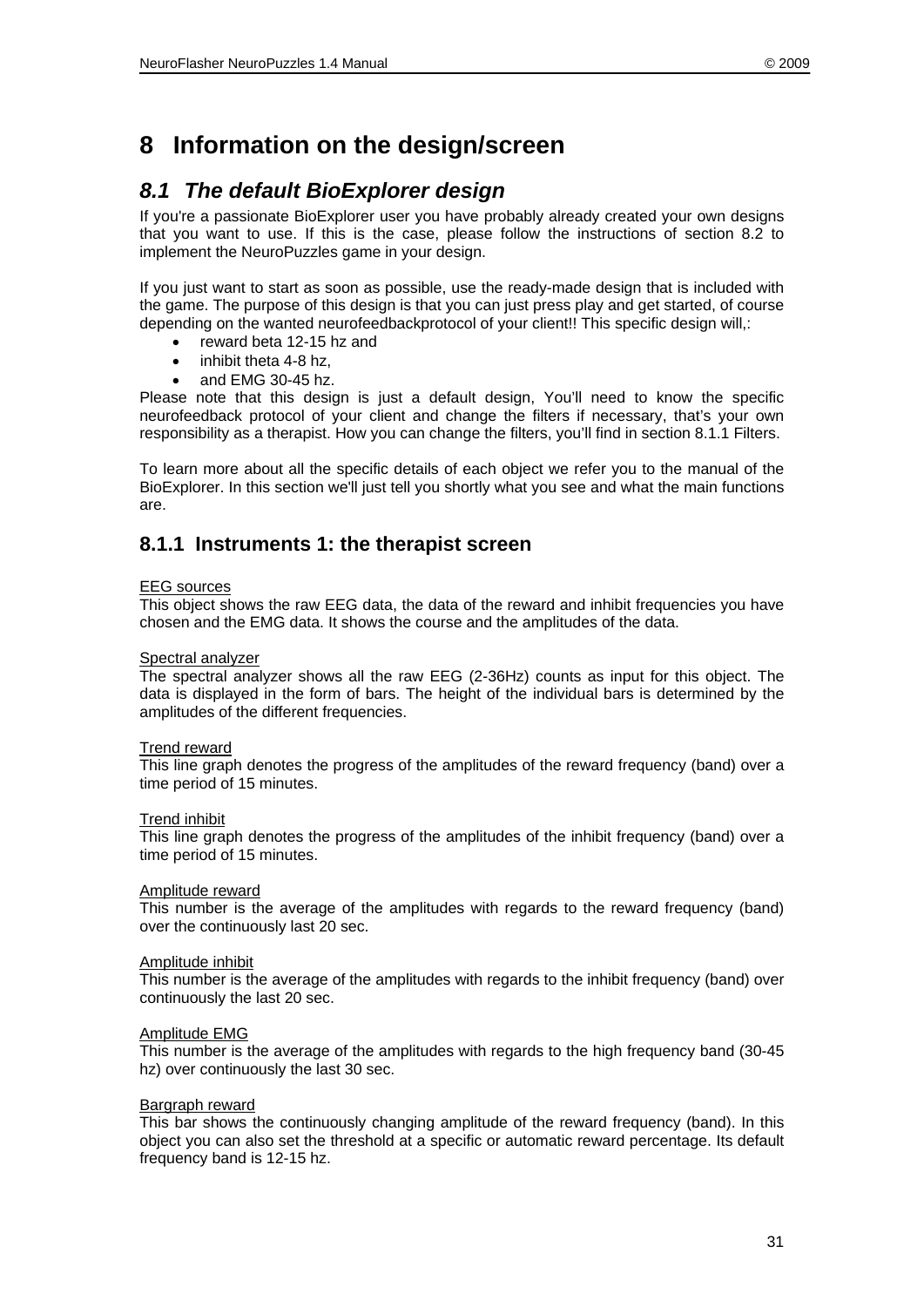#### Bargraph inhibit

This bar shows the continuously changing amplitude of the inhibit frequency (band). In this object you can also set the threshold at a specific or automatic reward percentage. Its default frequency band is 4-8 hz.

#### Bargraph EMG

This bar shows the continuously changing amplitude of the EMG frequency band. In this object the threshold is set manually, but can be changed if needed. The client will hear a sound if the threshold is passed.

#### Bargraph Total EEG

This bar shows the total EEG amplitude of the 2-36 hz frequency band. The threshold is set manually to give you an extra clue when there might be an artifact present.

#### Bargraph Noise

If the impedance is too high, there is too much 50 hz noise and you will here a sound. This means that you should check the contact between the electrodes and the client.

#### Filters

The filters dialog box will probably not automatically appear on your screen, but you can easily add this object**: Menu Tools Filters**. If you want to get this dialog box as default, **Save** your design. *(note: make sure you have a backup before overwriting the default design)*. **In this dialog box you can change the frequencies that you want to train or inhibit!** Just double click on the filter that you want to change and change it.

An other way of changing the filters is to switch to Menu  $\rightarrow$  Windows  $\rightarrow$  Signal diagram. Double click on the bandfilter (very much to the left) that you want to change. Note that if you'll save the changes to your design (when closing), you'll have the same filters again next time. This could be handy. But you can also choose to *not* save the changes and just change the filters every time on-the-fly, by using the Filters dialog box.

#### <span id="page-31-0"></span>**8.1.2 Instruments 2: the client screen**

At the clientscreen you will see the:

#### Bargraph reward

Bargraph inhibit

#### Bargraph EMG

The meaning of these bar graphs is the same as described in the section 'therapist screen'.

In this design a MIDI player is connected as well (check your signal diagram). Your client will hear a tone every time a piece of the puzzle appears. The tones will vary in heights, so it sounds like music!

Did you know you can change the musicinstrument? Just double click on the MIDIplayer in the signal diagram (scroll to the right) and change the instrument. Ask your client what's his or hers favourite instrument.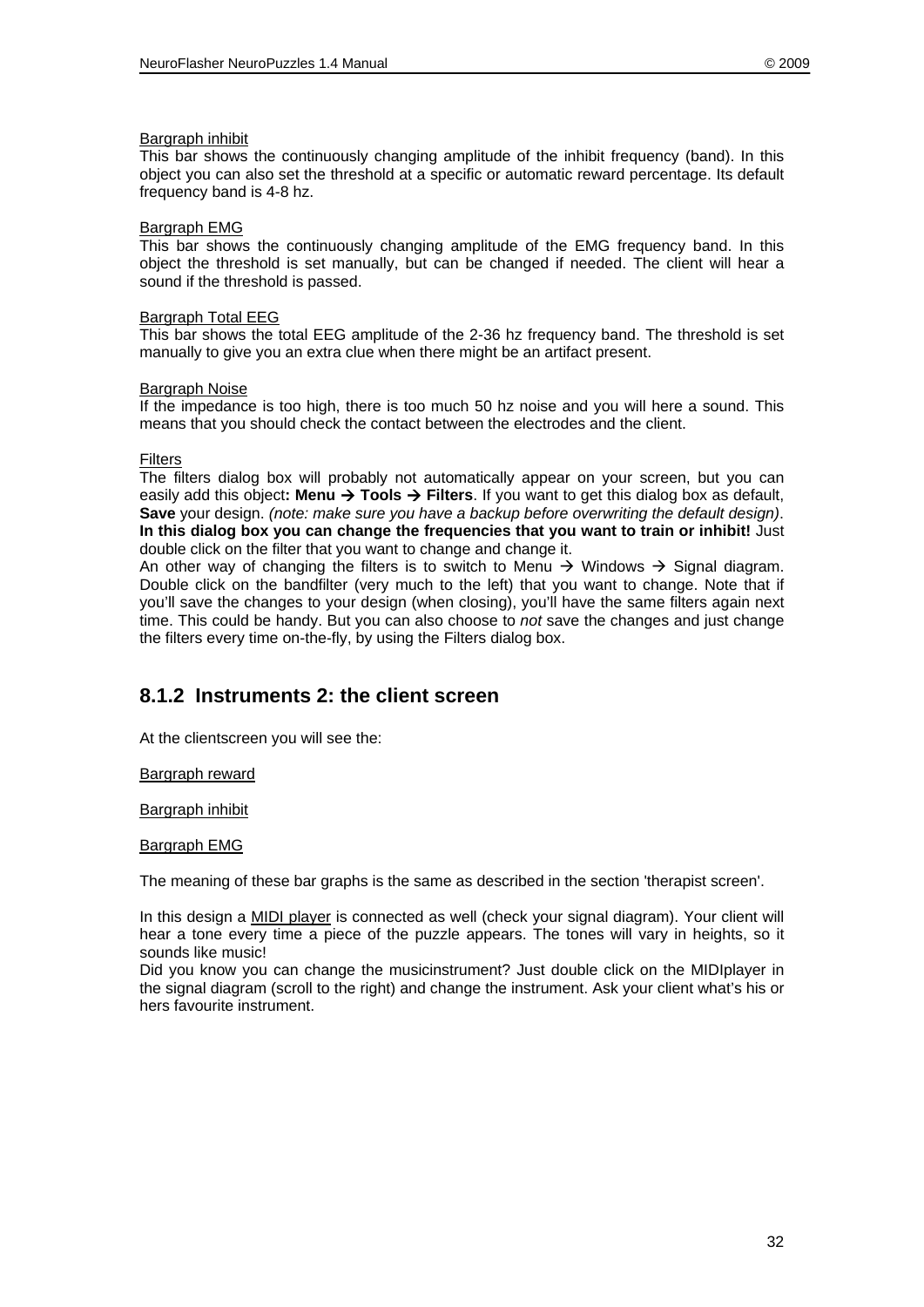J.

## <span id="page-32-0"></span>*8.2 Integrating NeuroPuzzles in your own BioExplorer design*

Integrating NeuroPuzzles into your own design is very easy if you follow the chart below step by step:

- 1. Add every object shown (3 in total) to your design. You can change the name of the object like we have, but it's not required
- 2. Connect your reward (pass/fail) signal to the input denoted with the large **>**
- 3. Connect all the other outputs and inputs between these objects exactly as shown
- 4. Copy the correct settings for each object from our screenshots below, leave everything not shown at the default settings.



| Figure 33 Design |
|------------------|
|                  |

|         | Button 1 Properties |                           |          | $\mathbf{x}$ |
|---------|---------------------|---------------------------|----------|--------------|
|         | Settings   Object   |                           |          |              |
| Caption |                     |                           |          |              |
|         |                     | Up: Lock NeuroPuzzles     |          |              |
|         |                     | Down: Unlock NeuroPuzzles |          |              |
| Type    |                     |                           |          |              |
|         |                     | Momentary                 | ⊙ Toggle |              |
|         |                     |                           |          |              |
|         | <b>OK</b>           | Cancel                    | Apply    | Help         |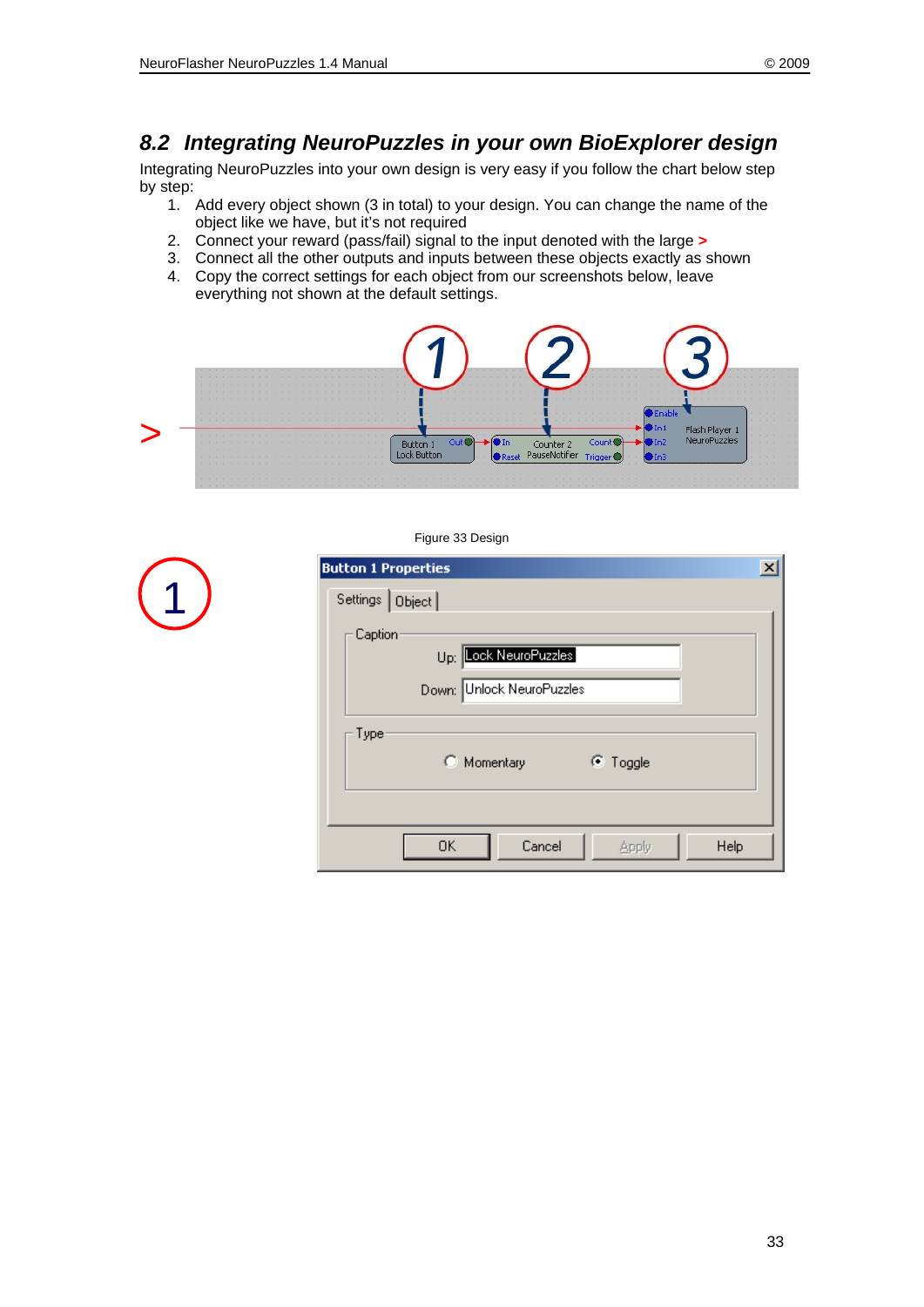

| <b>Counter 2 Properties</b>                                  |  |
|--------------------------------------------------------------|--|
| Settings   Object                                            |  |
| Count<br>C Rising Edge C Falling Edge C Time High C Time Low |  |
| Trigger Every: 1.0                                           |  |
|                                                              |  |
|                                                              |  |
| 0K<br>Cancel<br>Help<br>Apply                                |  |

|       | <b>Flash Player 1 Properties</b>                           | $\boldsymbol{\mathsf{x}}$ |
|-------|------------------------------------------------------------|---------------------------|
|       | Settings   Object                                          |                           |
| File: | neuroflasher.com\neuropuzzles_full\simpleAdapterLoader.swf |                           |
|       |                                                            |                           |
|       |                                                            |                           |
|       |                                                            |                           |
|       |                                                            |                           |
|       |                                                            |                           |
|       |                                                            |                           |
|       | 0K<br>Cancel<br>Help<br>Apply                              |                           |

As you can see migrating from a 1.3 or older design is nothing more than deleting the counter and midi object and rewiring the input signals. Make sure though that your pass/fail signal is connected to In1 and the counter to In2 and not the other way around.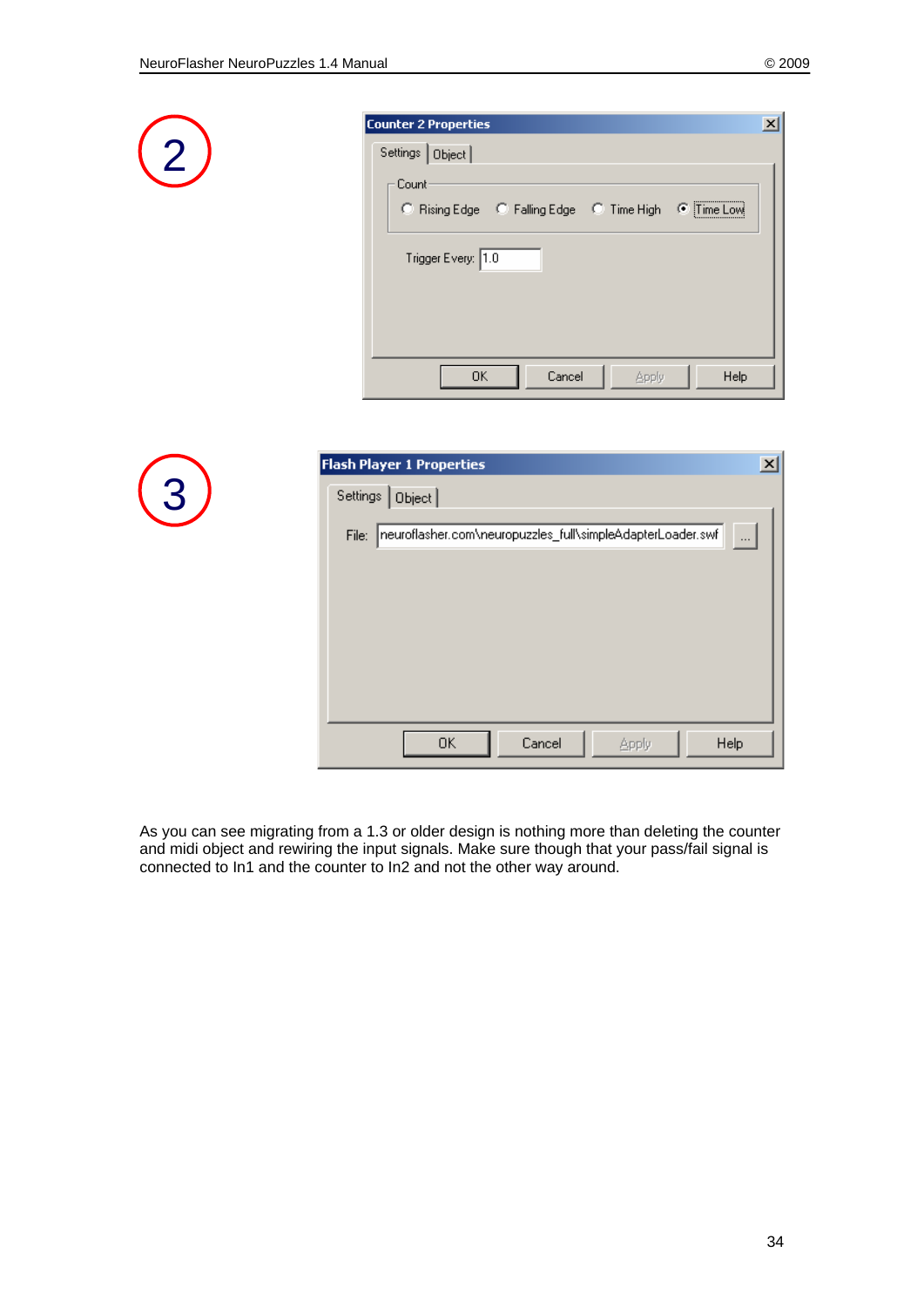## <span id="page-34-0"></span>*8.3 The Default BioGraph Screen*

At this time there is no default BioGraph Screen delivered with NeuroPuzzles. However integrating NeuroPuzzles into BioGraph is very easy; please refer to the next section.

## <span id="page-34-1"></span>*8.4 Integrating NeuroPuzzles in your own BioGraph Screen*

In order to integrate NeuroPuzzles into your own screen, fire up your Screen Editor from the BioGraph start menu.

First select the Connection Instrument from the toolbar (above the **^**):

| NeuroFlasherTestScreen.scr *                                                                                                                                                   |                                          |
|--------------------------------------------------------------------------------------------------------------------------------------------------------------------------------|------------------------------------------|
| Options Help<br>Screen                                                                                                                                                         |                                          |
| $\vert \mathbf{w} \vert$<br>$\blacksquare$ $\blacksquare$ $\blacksquare$ $\blacksquare$ $\blacksquare$<br><mark>イ<del>ಿ</del> ∞ ⊙</mark> 主│ <del>™</del> - /<br>n B∎ Eral Bhl. | e do 2 <del>2</del> - Do 3 3 5 6 4 6 6 6 |
|                                                                                                                                                                                |                                          |

Now click somewhere in your screen and the following dialog will pop up:

| Mode<br>None<br>Available Instruments<br>Select Target Application<br>None<br>Action ID<br>Action Description<br>Mode<br>ID $N$<br>Instrument Name | <b>Connection Settings</b> | 쯰 |
|----------------------------------------------------------------------------------------------------------------------------------------------------|----------------------------|---|
|                                                                                                                                                    |                            |   |
|                                                                                                                                                    |                            |   |
| F Run Target Application on Start Session<br><b>Cancel</b><br>0K                                                                                   |                            |   |

Figure 35 The connection settings dialog

Click on 'Select Target Application' and the following dialog will show:

| neuropuzzles_full                                            | полни<br>press play to start reuropeoples and pause to show the score connection<br><b>Bastings</b><br><b>HETER ROOMER</b><br><b>Generated</b><br><b>Test Bosson</b> |
|--------------------------------------------------------------|----------------------------------------------------------------------------------------------------------------------------------------------------------------------|
| $\overline{OK}$<br><u>\;;;;;;;;;;;;;;;;;;;;;;;;;;;;;;;;;</u> | Cancel                                                                                                                                                               |

Figure 36 The application selection dialog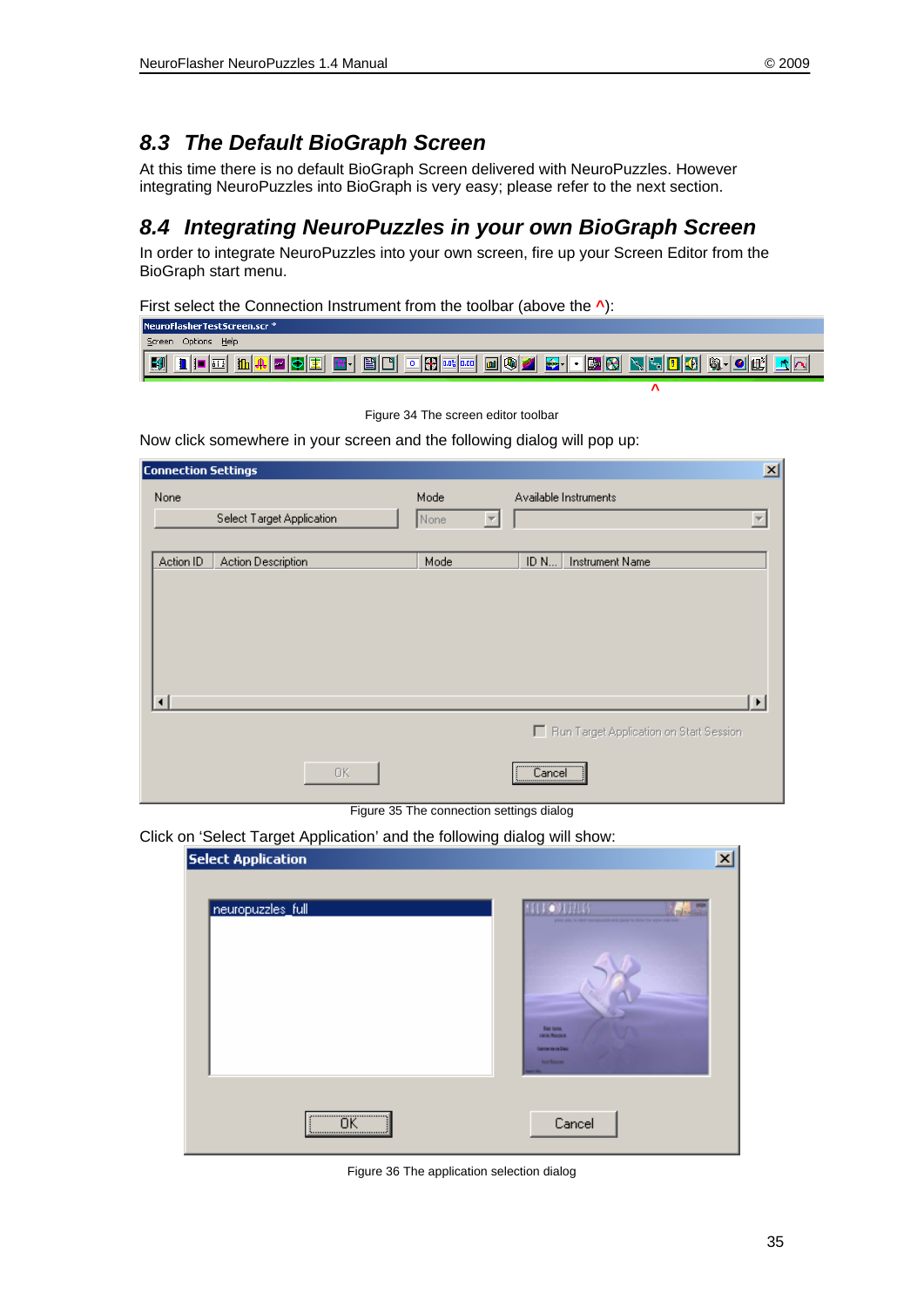Ofcourse you may have more applications installed than just NeuroPuzzles. Now select neuropuzzles\_full and click 'OK'.

You will return to the previous dialog and you can connect the signals. NeuroPuzzles only requires one signal, which is a Boolean threshold. Update your settings similar to the settings shown below.

| <b>Connection Settings</b> |                                                                                   |                 |                                           |           | $\vert x \vert$                              |
|----------------------------|-----------------------------------------------------------------------------------|-----------------|-------------------------------------------|-----------|----------------------------------------------|
| neuropuzzles_full          | Select Target Application                                                         | Mode<br>Boolean | Available Instruments<br>Signal Bar Graph |           | ▼                                            |
| Action ID<br>Ö             | Action Description<br>Threshold signal to fade in puzzlepieces "boolean expected" |                 | Mode<br>Boolean                           | ID N<br>7 | <b>Instrument Name</b><br>Signal Bar Graph   |
|                            | 0K                                                                                |                 | Cancel                                    |           | ▶<br>Run Target Application on Start Session |



If you wish you can select 'Run Target Application on Start Session'.

Done!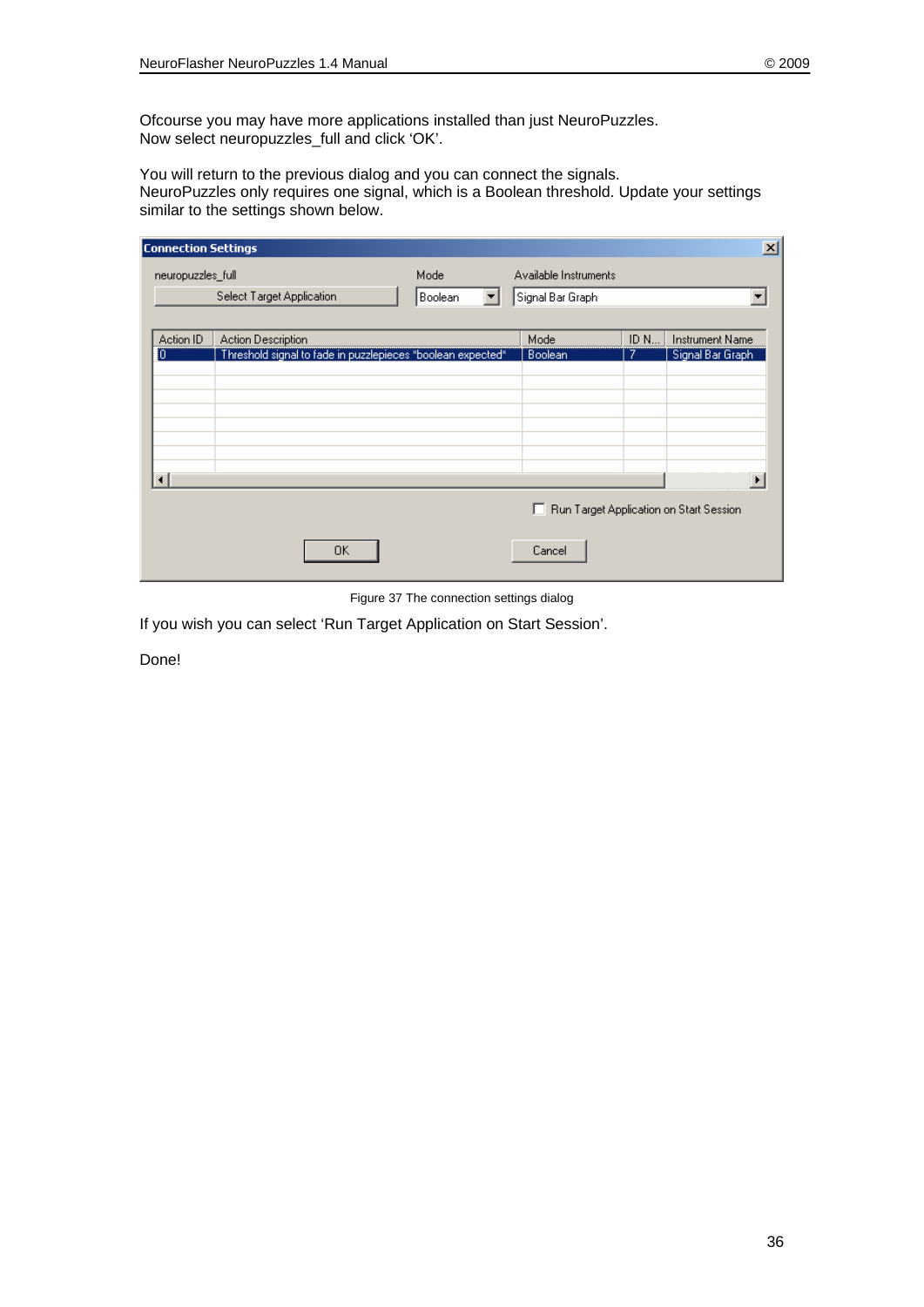# **9 Troubleshooting**

<span id="page-36-0"></span>

| Q: | Does this product run in Vista?                                                         |
|----|-----------------------------------------------------------------------------------------|
| А: | It seems installation might break down with an error code 2738. This is a vbscript.dll  |
|    | error that occurs only when trying to install the game on Vista (on some pc's). It is a |
|    | known issue on Vista (try googling for Vista error 2738). Please try the following:     |
|    |                                                                                         |
|    | • Start button -> All Programs -> Accessories -> Right click on Command                 |
|    | Prompt, select Run as administrator'                                                    |
|    | • You should be in directory C:\Windows\System32                                        |
|    | Type regsvr32 vbscript.dll (enter)<br>$\bullet$                                         |
|    | You should get a message box saying DLL has been registered<br>٠                        |
|    | Run the installer again.<br>٠                                                           |

| Q: | I ran into a problem installing the game, what can be wrong?                                                                                                                                                                                                                                                                                                                                                                                                                                                          |
|----|-----------------------------------------------------------------------------------------------------------------------------------------------------------------------------------------------------------------------------------------------------------------------------------------------------------------------------------------------------------------------------------------------------------------------------------------------------------------------------------------------------------------------|
| А: | Please make sure you have administrator rights, if you are not sure, simply run<br>$\bullet$<br>the installer, it will notify you.<br>Make sure you are running Windows 98 SE or higher<br>$\bullet$<br>Accept the license agreement. Scroll down the license agreement, select 'I<br>$\bullet$<br>accept' and press next<br>Enter a valid serial number. Please enter your serial number carefully, the serial<br>$\bullet$<br>number is case sensitive, and should be entered as shown on the inside of the<br>box. |

| Q: | The game does not work. What is the first thing I should do?                                                                   |  |  |
|----|--------------------------------------------------------------------------------------------------------------------------------|--|--|
| А: | Check your versions:                                                                                                           |  |  |
|    | • BioExplorer version 1.3 or BioGraph 5+                                                                                       |  |  |
|    | • Flash Player version 8 or higher                                                                                             |  |  |
|    | • The Flash player can be installed from CD, by running the NeuroPuzzles<br>installer again, or by visiting the Adobe website. |  |  |

| Q:   If I run BioExplorer and open the default design, I see a black square where the puzzle |
|----------------------------------------------------------------------------------------------|
| game should appear.                                                                          |
| A:   Make sure you update to the latest version of BioExplorer (this one includes flash      |
| objects). Neuro Puzzles requires Bio Explorer 1.3 or higher.                                 |

| Q:    | I do hear sounds, but no puzzle pieces are showing?                                                                                                                                                                                                                                                                                                                              |
|-------|----------------------------------------------------------------------------------------------------------------------------------------------------------------------------------------------------------------------------------------------------------------------------------------------------------------------------------------------------------------------------------|
| $A$ : | • Reload the design                                                                                                                                                                                                                                                                                                                                                              |
|       | • Make sure the design is set up correctly (refer to the manual and the default<br>design). If you are seeing a black canvas, and not the standard NeuroFlasher<br>purple, the game might not be running at all. This is generally caused by using<br>a BioExplorer version older than 1.3. In that case you should update your<br>BioExplorer version. This is described above. |

| Q: | The game is showing black squares, black puzzle pieces and other random artifacts, is |
|----|---------------------------------------------------------------------------------------|
|    | this normal?                                                                          |
| A: | No, you can refer to our screenshots to see what the game should look like. The       |
|    | symptoms you describe have a number of possible causes:                               |
|    | • Verify you have BioExplorer 1.3 or higher or BioGraph 5+                            |
|    | If possible run BioExplorer on 2 monitors instead of one<br>$\bullet$                 |
|    | Minimize and maximize the screen<br>$\bullet$                                         |
|    | Make sure you have the correct Flash Player installed. The game requires<br>$\bullet$ |
|    | Flash Player 8 or higher. To check your version:                                      |
|    | Right-click anywhere on the game<br>$\circ$                                           |
|    | While the BioExplorer popup menu is visible, click the alt key, this will<br>$\circ$  |
|    | trigger the default Flash menu                                                        |
|    | Check the line 'About Adobe  ' / 'About Macromedia ' that line will                   |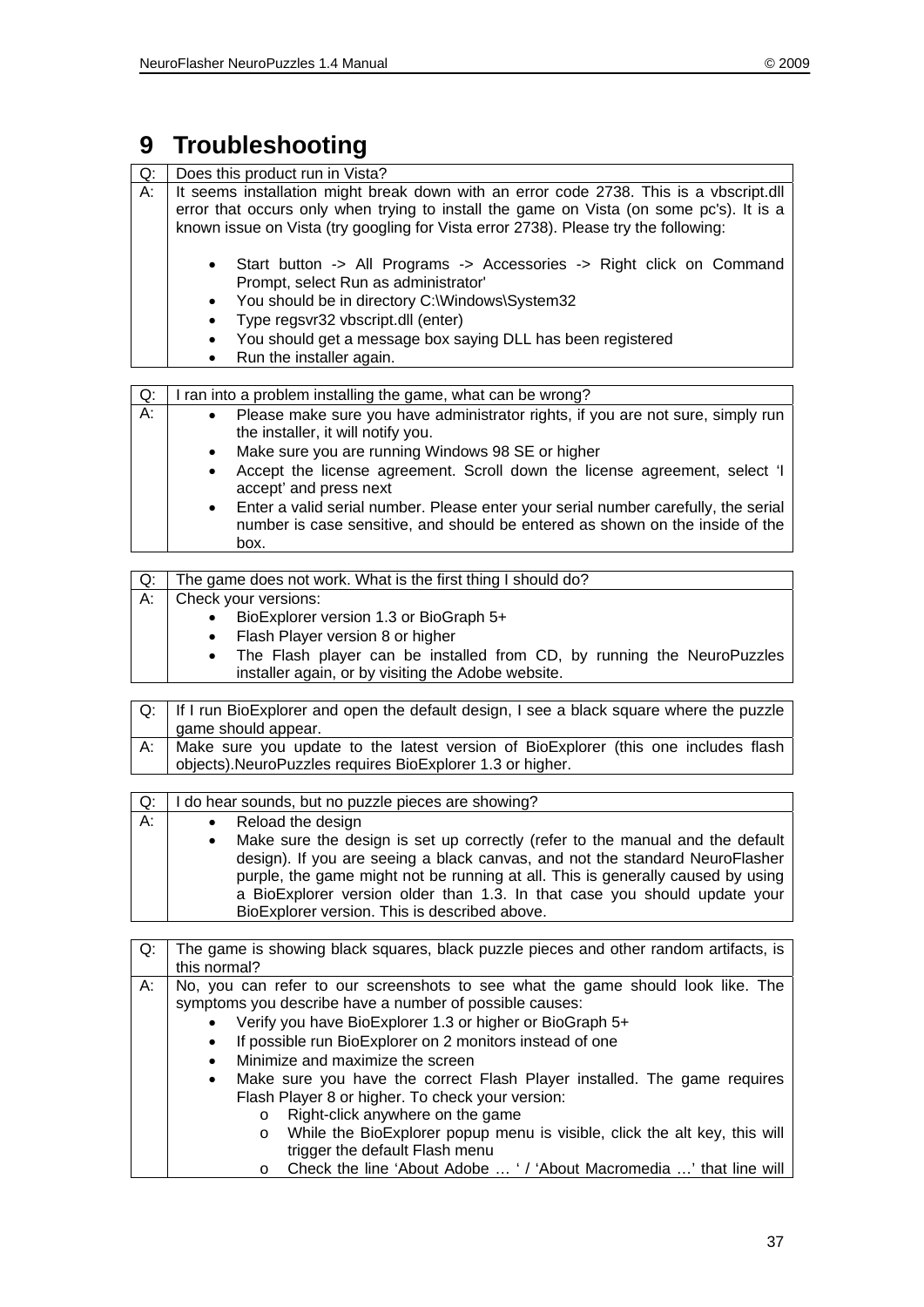|                  | contain a version number. It should be 8 or higher                                              |
|------------------|-------------------------------------------------------------------------------------------------|
|                  | Reinstall the flash player                                                                      |
|                  |                                                                                                 |
| Q:               | I see black puzzle pieces, is this what the game should look like?                              |
| А:               | No, the puzzle pieces should be in full color. This is caused by an outdated Flash Player;      |
|                  | you need at least version 8.                                                                    |
|                  |                                                                                                 |
| Q.               | The game is running slowly, what could be wrong?                                                |
| $\overline{A}$ : | This could be a system requirements issue or a reward issue. If your system has                 |
|                  | become sluggish i.e. non-responsive it is probably a system requirements issue.                 |
|                  | In that case, you can try one or more the following:                                            |
|                  | make sure you meet the minimum and if possible the preferred system                             |
|                  | requirements.<br>reload the design                                                              |
|                  | ٠                                                                                               |
|                  | restart your host program                                                                       |
|                  | restart your computer                                                                           |
|                  | if it is a reward issue, in other words, too few puzzle pieces are being awarded,<br>$\bullet$  |
|                  | you should alter the reward scheme by adjusting the bars on the thresholds.                     |
| Q:               | I installed the game, ran the test page, but it opens in notepad (or another program than       |
|                  | my browser), shouldn't it open in a browser?                                                    |
| А:               | You might not have a browser installed, please verify you have Microsoft Internet               |
|                  | Explorer or another browser.                                                                    |
|                  | Browse to your NeuroFlasher directory, where you will find the index.html file.                 |
|                  | Right-click (on some system you must hold ctrl or shift) on the index.html file<br>٠            |
|                  | and choose the option: Open With                                                                |
|                  | From this menu, choose 'Choose program'. A list will show, select Internet<br>$\bullet$         |
|                  | Explorer and check the 'Always use the selected program to open this kind of                    |
|                  | file' option.                                                                                   |
|                  | Click OK.<br>$\bullet$                                                                          |
|                  | Note that this is only required to either run the test page, or install the latest<br>$\bullet$ |
|                  | Flash Player over the web. You do not need to have Internet Explorer to                         |
|                  | actually run the game in BioExplorer, and you can always install the Flash                      |
|                  | Player from the accompanying CD-rom, or by rerunning the installer.                             |

For an up to date overview of questions, issues and possible answers please visit our website at:

[http://www.neuroflasher.com/main/index.php?option=com\\_simplefaq](http://www.neuroflasher.com/main/index.php?option=com_simplefaq)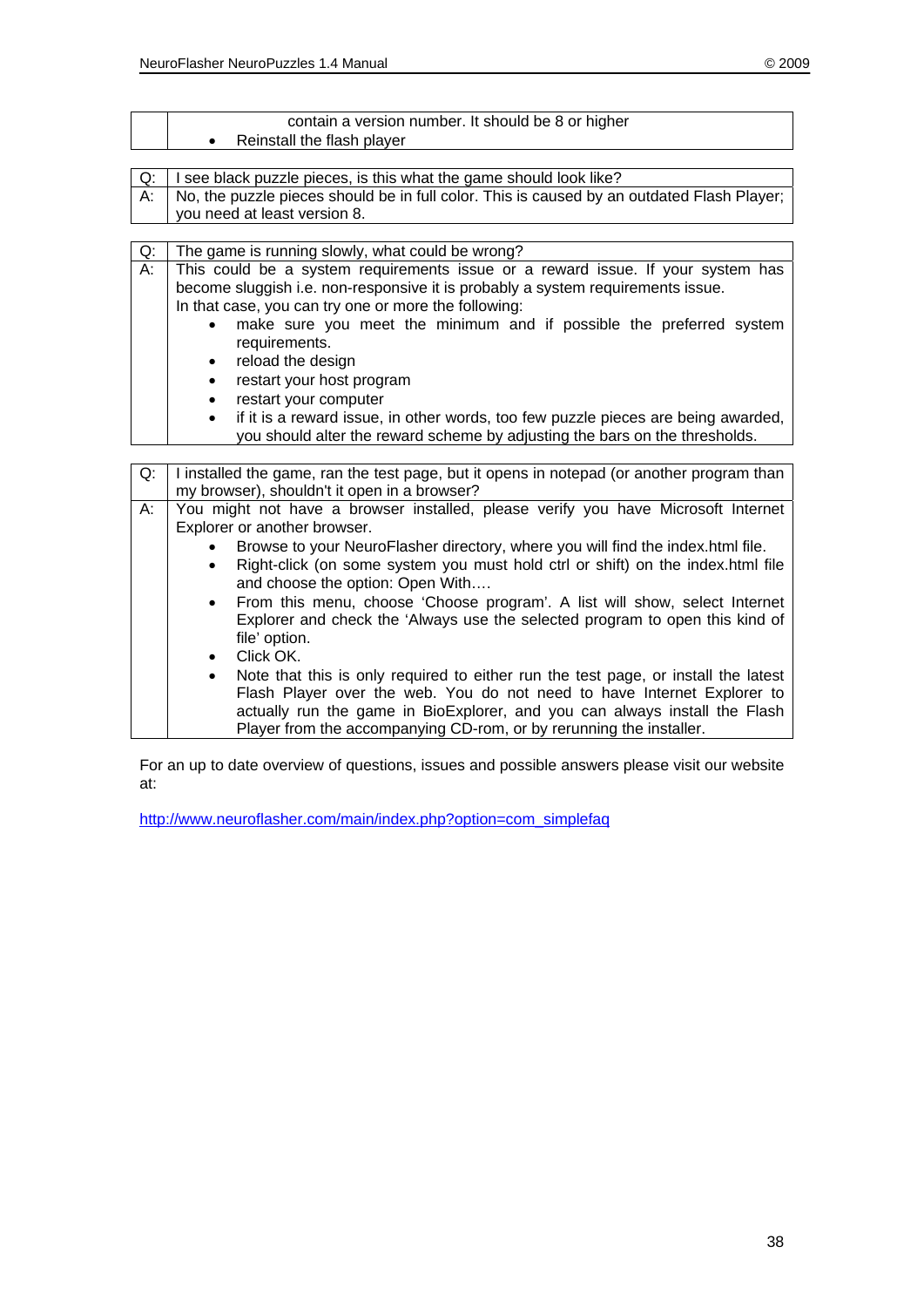# <span id="page-38-0"></span>**10 About NeuroFlasher**

## *10.1 Our mission*

<span id="page-38-1"></span>Our mission is to contribute to the development of high quality, motivating games for the neurofeedback practice, for both clients and therapists.

In this sense, high quality means:

- user-friendly software, with extensive instructions,
- clear learning goals for the client,
- offering variety, but not too distracting and
- support in the form of a website with helpdesk
- ready & able to improve and develop new software through your feedback

We hope you'll experience our products and services this way, if not, please feel free to contact us through our website.

NeuroFlasher is a company that combines in-depth software and multimedia knowledge with psychological, pedagogical and educational knowledge. NeuroFlasher has extensive experience with neurofeedback training in practice and moves within a network of experts and therapists in all fields described above.

## *10.2 Contact us*

<span id="page-38-2"></span>Contact us through our website: www.NeuroFlasher.com

## *10.3 Register!*

<span id="page-38-3"></span>Register today in order to stay up to date with our new products. Registration is simple, if you already have an online account on our website, you are already registered. If not, just send us an email with your name, email and registration number and we will create an account for you.